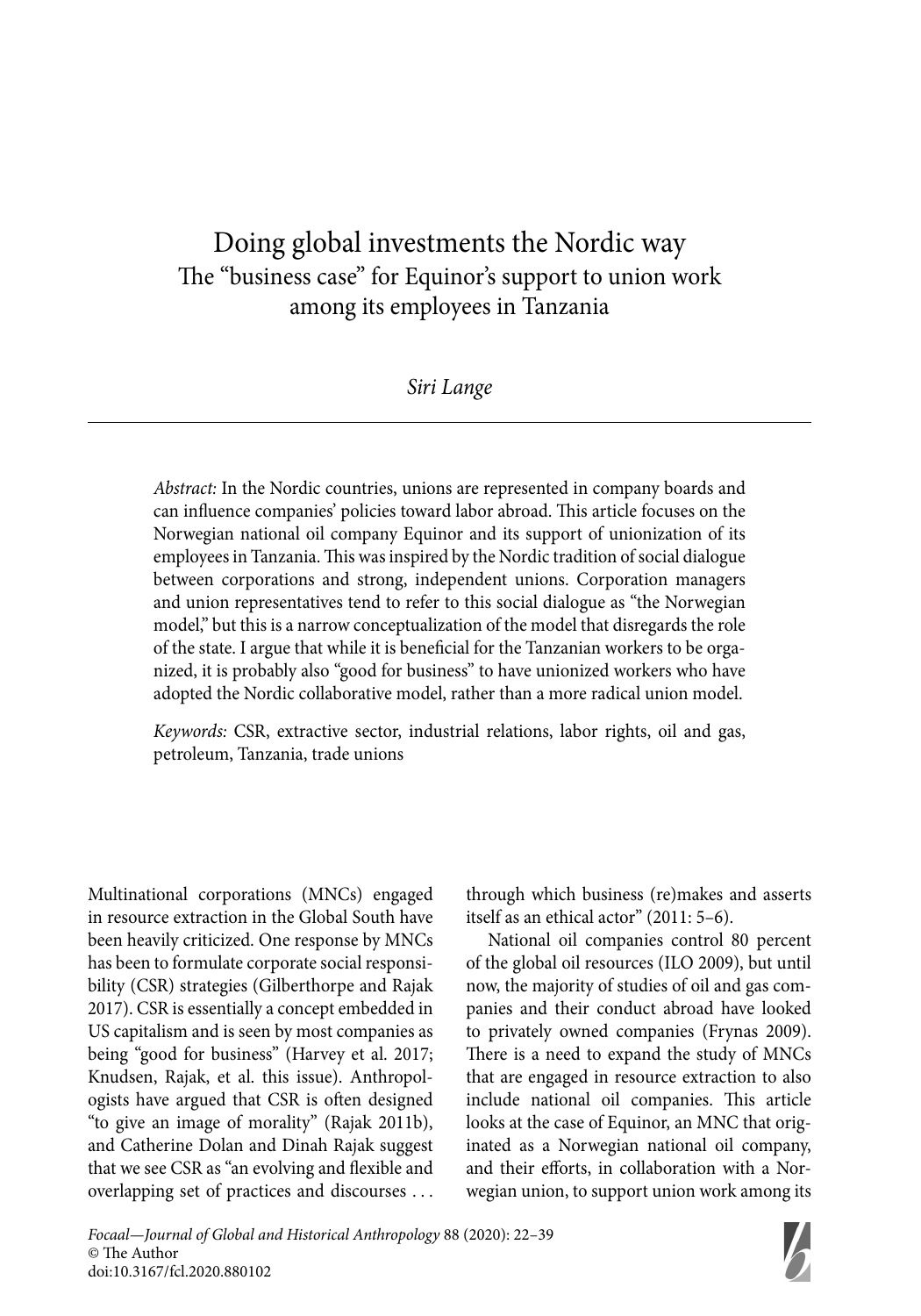employees in Tanzania. Up to now, few scholars of CSR have looked at the relationship between CSR and labor rights, or CSR and unions (Harvey et al. 2017: 43).

In a comparative study of unions in Europe, the authors found that Nordic Union representatives are generally skeptical of the concept of CSR, and push for formal General Framework Agreements (GFAs) rather than voluntary and informal CSR. The authors also argue that in contrast to European and global NGOs, which may spread negative information about companies, unions in Europe are concerned about protecting jobs and therefore do not wish to undermine corporate reputations (Rees et al. 2014: 12).

In Norway, the relationship between Equinor, and the union where the majority of the employees are organized, Industri Energi, is very close, and the Union branch at Equinor Norway has a more influential role than what is commonly found in MNCs. In contrast to most other countries, trade unions in Norway have certain mandatory and codified rights, and therefore a strong legitimate status (Løken and Barbosa 2008; Rees et al. 2014). The reason for this is the tripartite system: the formalized and strictly regulated interaction between corporations, trade unions, and the government in Norway.

The tripartite system is often referred to as the Nordic model, and the defining characteristic of the model is the "influence that the labor movement has on capital and the state" (Knudsen, Rajak, et al. this issue). This is a result of specific economic and political developments that took place in the interwar period, and the Nordic countries share some characteristics, including egalitarian traditions, the welfare state, and "labour market politics and regulations" (Ervasti et al. 2008: 3).

The Nordic model and the Norwegian model are terms that are often used interchangeably by scholars who study Norwegian industrial relations. Espen Løken and Freitas Barbosa state that these two concepts are not well defined, but that six characteristics are often emphasized when the Nordic or Norwegian model is described: "Universal welfare arrangements and a large public sector; high employment, among both men and women; small wage differences and a large degree of social mobility; strong collective actors; both centrally coordinated wage formation and local bargaining at company level; close cooperation between the government, employers' associations and trade unions as well as strong co-determination and participation at company level" (Løken and Barbosa 2008: 13).

In this article, I demonstrate that both the Norwegian management of Equinor and the Norwegian union and branch representatives tend to emphasize a very narrow aspect of what scholars and many politicians alike consider to be the Nordic model. Some corporation managers and union representatives equate what they refer to as "the Norwegian model" with a close relationship between managers and staff based on cooperation and dialogue (related to the sixth point on the list above), and they apparently disregard the other characteristics.

I argue that Equinor's effort to support union work at its office in Tanzania is a result of the company's genuine belief that cooperation with trade unions is "good for business," but also that the company's relatively substantial support of union work was the result of two coincidences. First, the union members of the Equinor board visited Tanzania and encouraged the staff to unionize. Second, an independent splinter union, National Union of Mine and Energy Workers of Tanzania (NUMET), had recently been established in Tanzania and had already attempted to recruit the staff. I show that the efforts to establish a local branch caused clashes and conflicts between the branch and the management, as well as between the branch members.

Several authors have emphasized that there is considerable diversity in trade unionism, both within and between countries (Harvey et al. 2017: 45; Tran et al. 2017). They have therefore argued for the importance of understanding labor struggles and unions "within their political and historical context" (Neve 2008: 214). I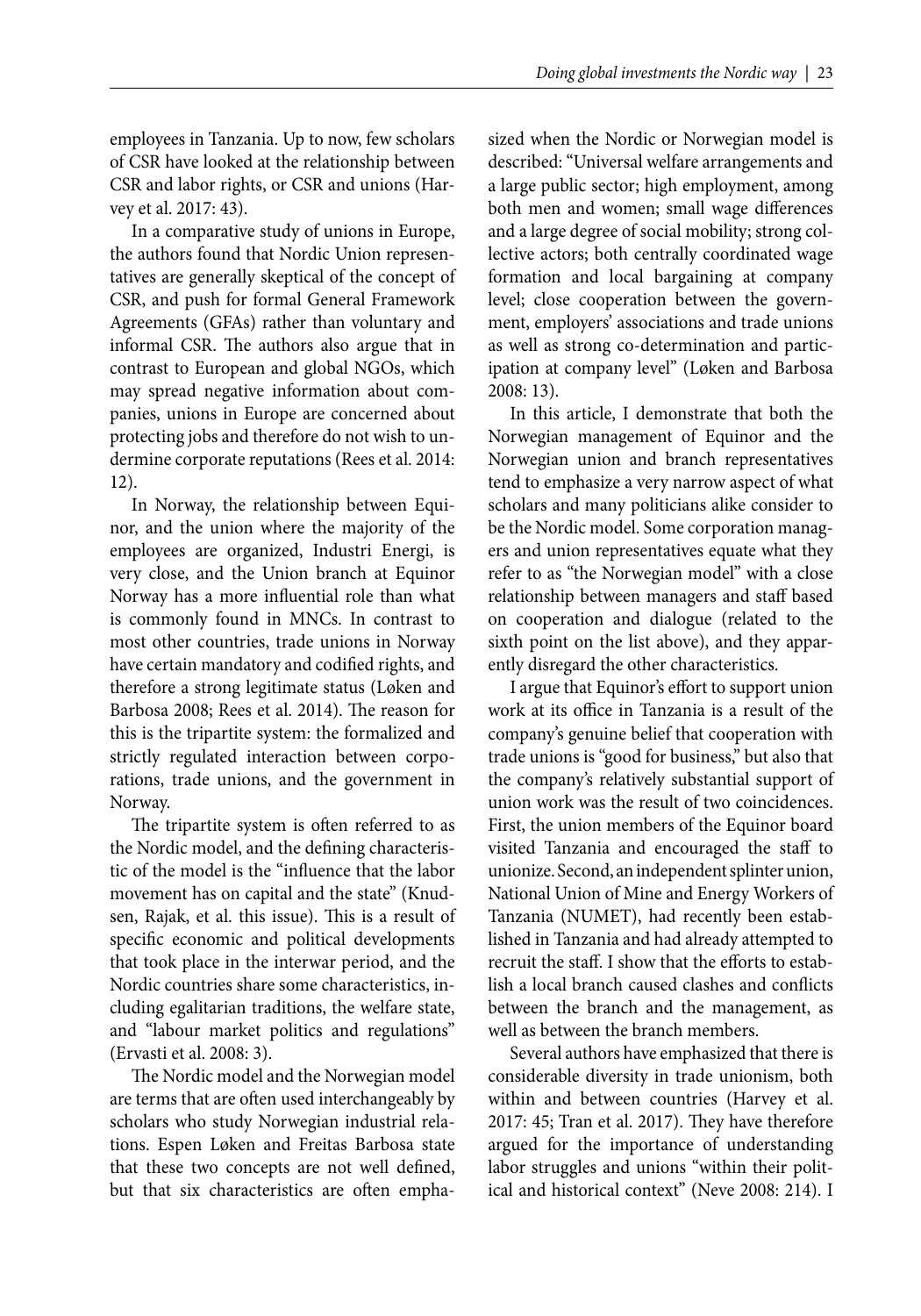show how Tanzanian labor history, combined with the extremely asymmetrical relationship both between the Norwegian and the Tanzanian union and between the management and staff at the Equinor office in Tanzania, influenced the local union branch and led to the adoption of a model in which good collaboration with the management is listed as the union's highest goal.

The article is based on ten shorter field trips in Norway (Oslo, Stavanger, and Bergen) and eight in Tanzania (Dar es Salaam, Lindi, Mtwara, and Mwanza) over a period of four years (January 2016 to December 2019). I wanted to understand the interrelationship between different levels/strands of the company both horizontally (between workers or union representatives in Norway and Tanzania) and vertically (between company leadership and union representatives in both countries).

During this fieldwork, I visited Equinor offices, union headquarters, other civil society organizations, and the proposed site for a Liquefied Natural Gas (LNG) plant. I held meetings and/or interviews in English, Norwegian, or Swahili with a large number of Equinor staff and branch and union leaders in Norway and Tanzania, including two Equinor board members, three different country managers of Equinor Tanzania, and top union leaders in both countries.<sup>1</sup>

The corporate context restricted the degree of participant observation as Equinor offices are under strict surveillance in both Norway and Tanzania. One can only enter the premises by invitation, entrance requires digital registration and one must carry a visitor's tag visible at all times. Employees at the Oslo offices, somewhat embarrassedly, admitted that they had been instructed to restrict visitors from leaving meeting rooms alone and, if required, to escort visitors to the bathroom and wait outside. Thus, I have limited ethnography of the day-to-day union work. Unstructured interviews, documents that branch leaders have shared with me, as well as follow-up conversations via email and phone/ skype are therefore the main sources of information for this article.

The article is organized as follows: the first section comprises a literature review covering corporate social responsibility, the role of NGOs and unions, transnational labor activism, and traveling models. The second section provides background information about Equinor and its relationship to labor both in Norway and in a few other countries in which it operates. The third section starts with some background information about the company's investments in Tanzania before I describe in depth the process of building up a local union branch at Equinor Tanzania, the conflicts that arose, and the outcome. In the concluding remarks, I argue that while the Norwegian industrial relations that entail close collaboration between business and trade unions was born through conflict, the Norwegian union Industri Energi,<sup>2</sup> which organizes most of the "blue collar" workers in the oil and gas sector in Norway, offers a relatively ahistorical message to their "partners" in the Global South that cooperation is the way to go, and this has been adopted locally. If Equinor invests in Tanzania and hires thousands of employees, it will be "good for business" to have union leadership in place that sees good collaboration with the management as a central goal.

# **CSR and transnational labor activism: Two disconnected fields**

Despite an increasing focus on CSR among corporations, a number of ethnographic studies have demonstrated that MNCs behave in a way with negative consequences for workers, host communities, or both (Rajak 2011a; Welker 2009). NGOs have played a central role both as "watchdogs" and partners in relation to CSR. A relatively large body of literature looks at how various stakeholders pressure companies to adopt specific policies. As Michael Gold, Lutz Preuss, and Chris Rees emphasize, however, "it is striking that trade unions play a limited role in the literature on CSR," and while "workers are often the addressees of CSR activists, their influence on shaping CSR and how CSR affects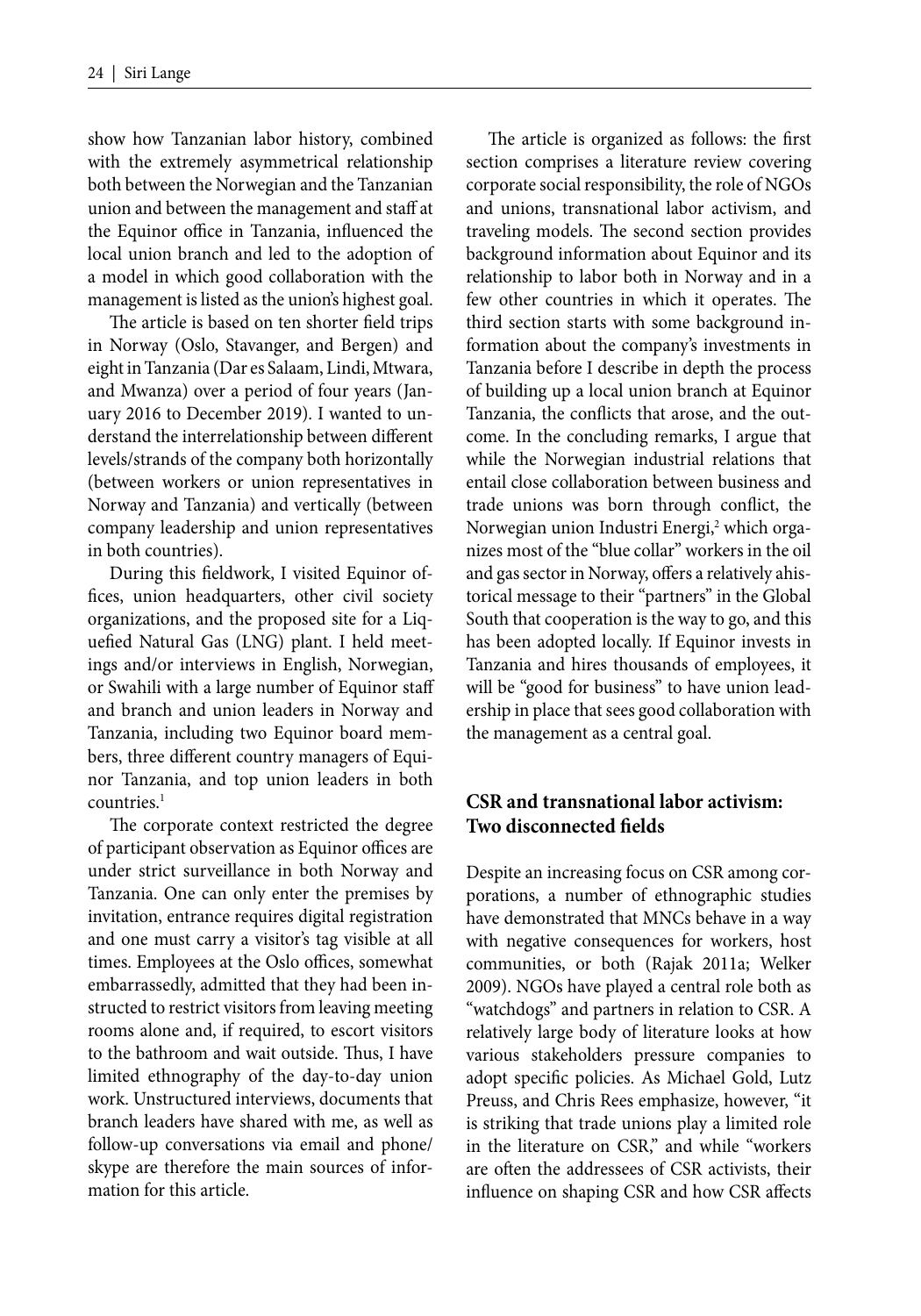their well-being are rarely studied" (Gold et al. 2020: 136). Similarly, overviews of anthropological work on CSR show that labor rights and the role of unions have received limited attention (Dolan and Rajak 2011: 2; Spencer 2018; Welker et al. 2011).

Sabrina Zajak and her co-authors' review of the literature on how transnational advocacy networks support domestic struggles of labor show that "trade unions are no longer viewed as a central player" (Zajak et al. 2017: 903, 916), and Mark Anner found that in the cases where unions do take part in voluntary social compliance programs, the programs have limited effect in labor repressive regimes (Anner 2017).

In contrast to other stakeholders, trade unions are "once and the same time internal stakeholders . . . and external stakeholders" (Harvey et al. 2017: 45). Despite their role in CSR policies in coordinated market economies, as in the Nordic countries and Germany, the role of unions and work councils have been almost ignored (Gold et al. 2020; Scholz and Vitols 2019: 237). However, in many European countries, workers are represented on company boards, and unions can therefore potentially influence companies' CSR policies.

In Norway, employees were given the right to be represented on corporative boards by a 1972 amendment of the Companies Act (Heiret 2012: 52). In 1980, the principle of *bedrift sdemokrati* (corporate democracy) was included in the Nor wegian Constitution. As a result of the increasing internationalization of Norwegian corporations in the 1990s and 2000s, the Norwegian confederation of trade unions (LO-Norway; Landsorganisasjonen i Norge) set up a network for union representatives at the corporate level (*konserntillitsvalgte*), and published a book that aims to give Norwegian union representatives in multinational companies some tools to handle CSR in their own corporations (Granden 2009).

In the German context, workers' representation on boards is referred to as "shared governance" or "codetermination" (Jäger et al. 2019). Robert Schols and Sigurt Vitols found that in Germany, union representation on boards pos-

itively aligns with substantive CSR, like "emissions reduction, the publication of a CSR report and commitment to employment security," but not with symbolic CSR, like being a signatory to the UN Global Compact (Scholz and Vitols 2019: 244). Scholz and Vitols do not look specifically at how codetermination affects how the companies relate to labor abroad. However, Zajak and her co-authors, argue that the involvement of international labor rights organizations "[aiming at] strengthening local trade unions can produce detrimental effects by disempowering more radical and independent unions," thereby delegitimizing radical strategies (Zajak et al. 2017: 908,911). Camilla Houeland describes radical unions as unions that see "their role as part of a larger class alliance in conflict with the state and capitalist system," while reformist unions "emphasise social dialogue mechanisms" (Houeland 2018: 106). Some have argued that in coordinated market economies (like the Nordic countries and Germany) partnership and social dialogue may work, but that it would be far more problematic in liberal market economies (Gold et al. 2020).

In this article, I explore the process whereby a Norwegian union branch acted as a mediator in the process of establishment of a union branch in Tanzania. In a recent edited volume on Travelling Models in global processes, Andrea Behrends, Sung-Joon Park, and Richard Rottenburg emphasize that rationalities are "embedded in particular epistemic communities as well as in institutional and material networks and are inseparable parts of these multilayered networks, which generated them," but it is only the "objectified model" that travels, the rest stays behind (Behrends et al. 2014: 2).

Tanzanians have ample experience with traveling models. By 2012, Tanzania was the country in sub-Saharan Africa that had historically received the second largest amount of aid, surpassed only by Ethiopia (Tripp 2012). As Behrends and her co-authors point out, and which I have demonstrated in an earlier work on Tanzania (Lange 2008), models often come "to be used in ways other than intended" (Behrends et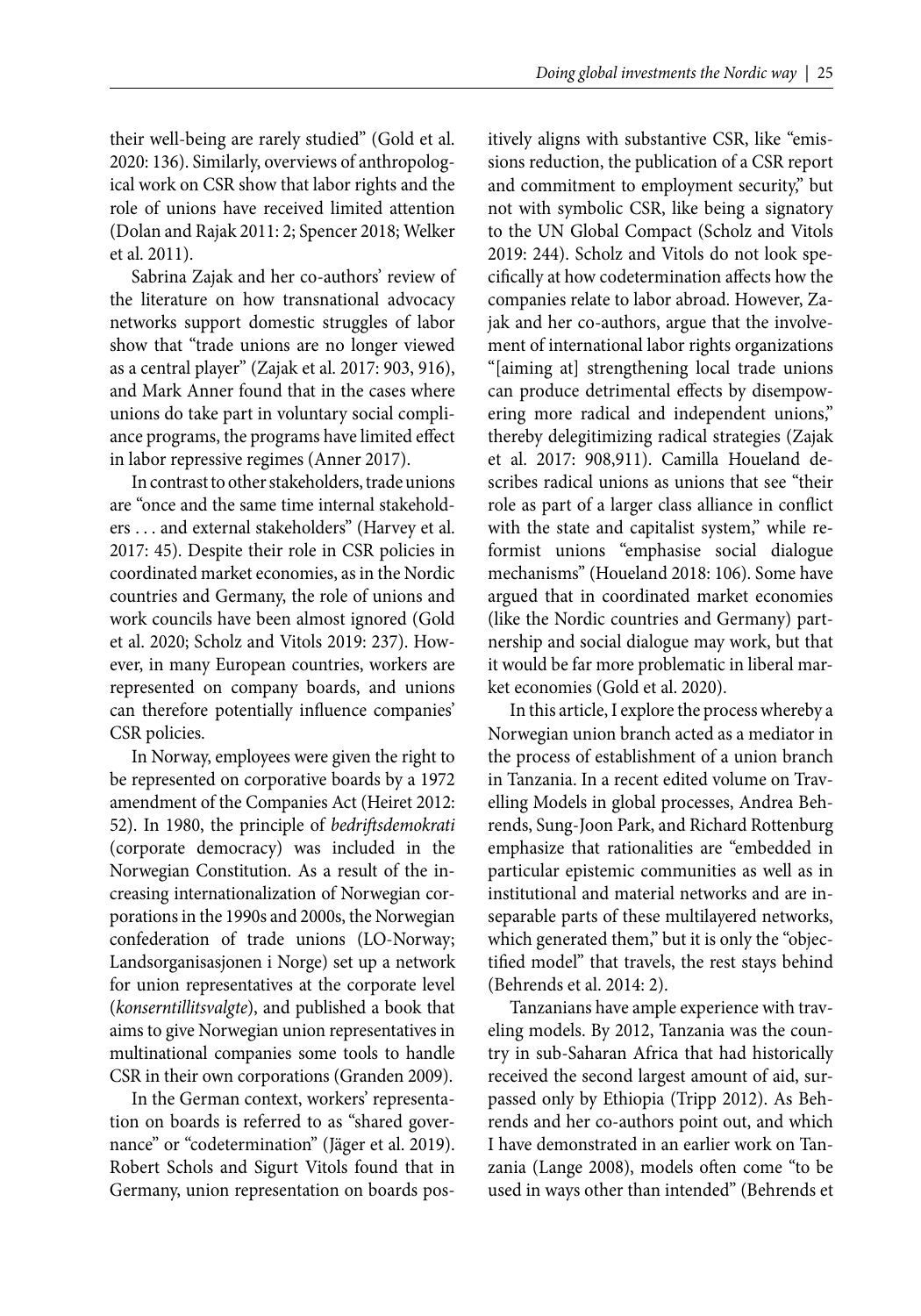al. 2014: 5). Traveling models, particularly those sponsored by aid agencies, rest on a Eurocentric assumption. Simply put, "the West knows best" (Sabaratnam 2017: 22). Meera Sabaratnam argues that the call for labor rights in international CSR discourse is "based on a particular conception of state-led social democracy akin to the practices in post-war Western Europe"  $(2017: 33)$ . This is true for the processes that I describe in the coming sections.

### **Equinor: Background and the relationship to labor**

Statoil was established by the Parliament as a national oil company (NOC) in 1972. Statoil has been described as the Labor Party's (*Arbeiderpartiet*) "baby" and has held a central place in Norwegian politics since the early 1900s with close ties to the labor movement. In the early years of Statoil, both the CEO and the chairman of the board were labor politicians (Sæther 2017: 23, 313).

While many other countries started reducing state ownership during the 1980s, this did not happen in Norway (Knudsen, Rajak, et al. this issue). Statoil remained entirely state owned up to 2001, when parliament approved the privatization of a third of the shares (Sæther 2017: 293). Around the same time, Statoil stopped using the term "corporate social responsibility." CSR was replaced with the term "sustainability." This move was part of an international business trend. Hevina Dashwood has documented how large mining companies in the late 1990s "began to frame their CSR policies in terms of the global norm of sustainable development" (2012). As Knudsen, Rajak, et al. make clear, the language shift "toward 'sustainability' and 'environmental and social governance'" was also prompted by the fact that to "many critics and practitioners alike, CSR retained too much of the philanthropic tradition it was meant to replace" (Knudsen, Rajak, et al. thus issue).

In May 2018, Statoil changed its name to Equinor. According to the company, "Equi" refers to "equal" and "equality" and is linked to the company's Norwegian heritage (Equinor 2018a). Equinor currently has operations in more than 30 countries, and production in approximately 12, including Angola, Brazil, and Nigeria (Equinor 2018b). Equinor publishes annual Sustainability Reports that cover environmental concerns, gender balance among its staff, its "social investment projects" in host countries, and human rights—including labor rights—for its own employees as well as those in the supply chain (Equinor 2020a).

Equinor's labor relations with their employees abroad are regulated by a number of framework agreements. The Industri Energi representative on the Equinor board argues that the company is "genuinely concerned about having strong guidelines. It is a trademark, a reputation brand (*omdømmemerke*), even if we are not so big." In the late 1990s, Equinor was among the first companies in the world to have a Global Framework Agreement (GFA) with what is now the global federation IndustriAll<sup>3</sup> (ILO 2009: 70). According to one of my interlocutors in the Equinor branch of Industri Energi, other oil and gas companies, like Shell and Esso, "are totally against such agreements—they are allergic to it." The agreement has been renewed a number of times and states that respect for human rights includes the "right of every employee to be represented by a union of his or her choice and the basic trade union rights as defined by ILO convention 87 and 98" (Industri Energi/IndustriAll Global Union and Statoil 2012).

The former leader of the Industri Energi union holds that the agreement "is worth gold," since it enables the union to force Equinor "to meet the unions wherever they are." The present leader of the Industri Energi union, who has also been the employee representative in the Statoil board for two periods, gives the Statoil leadership credit for the GFA with IndustryAll: "We had people in the Statoil leadership who saw that we would internationalize. They saw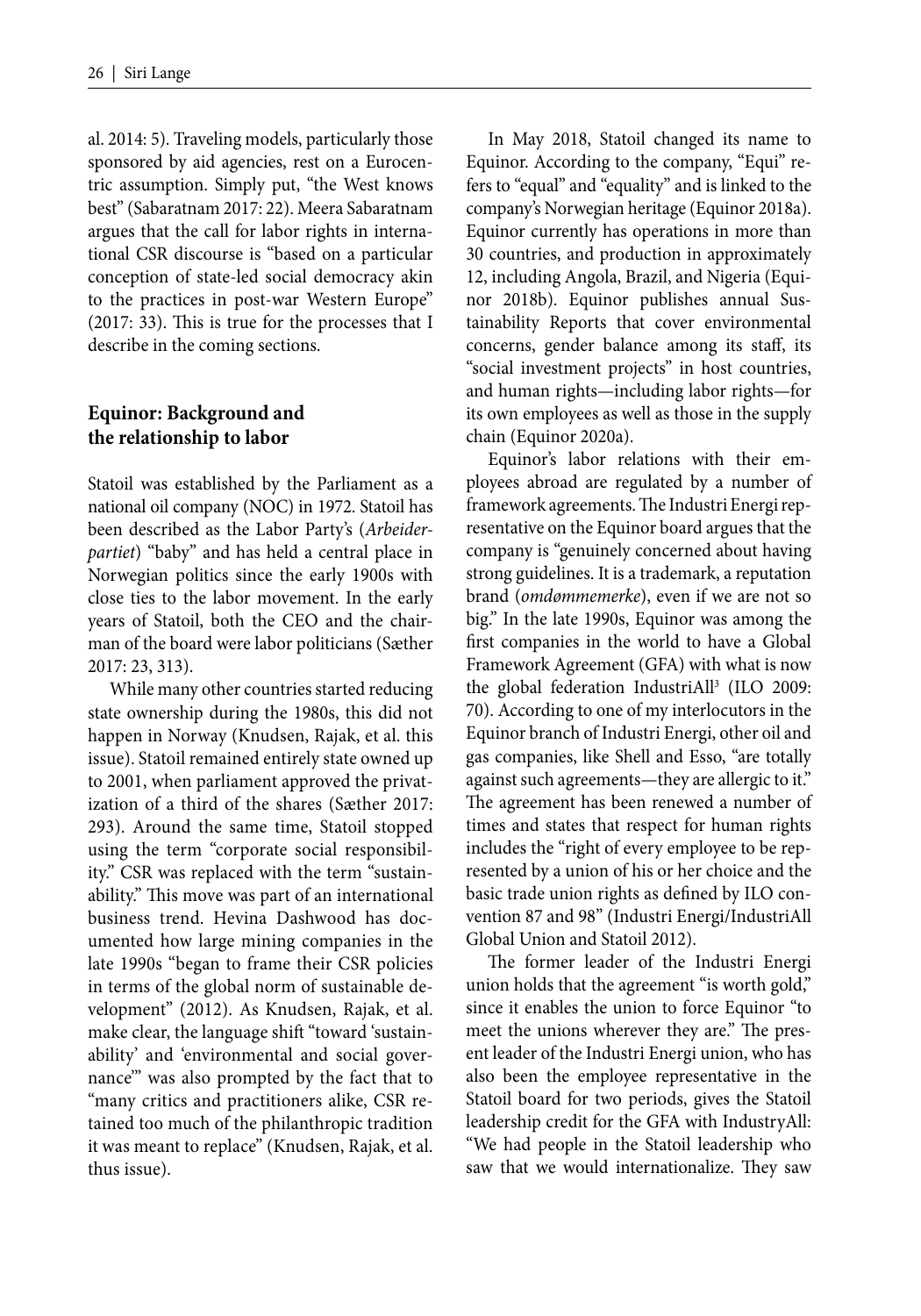that if we were to be able to succeed with the Norwegian model, to bring it with us abroad, we needed that (framework agreement)." She emphasizes health, environment, and safety (HES) and because Equinor is state owned, it therefore has a particular responsibility: "When Statoil was to go abroad on behalf of the state, we needed help to get things in order." While she emphasizes HES, when asked what she means when she refers to the Norwegian model, she answers:

A model similar to the one that we have here: to have dialogue, not conflict only . . . . It means to have a meeting place to address challenges within a set framework. Not all cultures have that—a place where you can meet the management face to face. In many places there are 2–3 levels between the employees and the top management. We want to have the kind of dialogue that we have found so useful here at home. The culture varies—some places they say: Wow, are they actually *talking*  with the management? We have a meeting point, a place for discussion, a place to have a dialogue. And we believe that this gives the best results.

Her language reflects a common understanding of industrial relations in Norway: the focus on dialogue, negotiation, mutual recognition, cooperation, and compromise (Ihlen and Hoivik 2013; Knudsen, Rajak, et al. this issue). However, this understanding of the Norwegian model is problematic in two ways, particularly when it is used to argue for a transfer of the model to other countries. First, the emphasis on dialogue and cooperation between managers and employees is presented isolated from its historical background—the labor conflicts in the interwar period (Ihlen and Hoivik 2013; Knudsen, Rajak, et al. this issue). Second, and related to the first point, by isolating the employer–employee relationship from the other characteristics of the model that academics see

as central (Ervasti et al. 2008; Løken and Barbosa 2008), the role of the state is ignored.

At the human resources department (called the Corporate People and Leadership Department),<sup>4</sup> I was told that "interaction and cooperation with the employees is part of our leadership culture," but that they follow the labor regulations in the countries where they operate. Currently, among the countries in the Global South where Equinor operates, salaries are only negotiated through unions in Brazil and Nigeria. However, the Norwegian union Industri Energi is not involved in either of these two countries. In the case of Brazil, most unions are progressive and militant (Houeland 2018) and reportedly do not trust the companies or the authorities. According to the union board member, "in Brazil the kind of cooperation that they have had in Tanzania would not have been possible." In 2017, a Brazilian union leader heavily criticized Equinor in a public hearing for referring to its social democratic traditions when securing licenses, only later to behave like any other oil company and earn money on people's misery (Borchrevink 2019: 380).

In the case of Nigeria, where oil workers' unions have played a critical role in the struggle for democracy (Houeland 2018), there has been no cooperation with Norwegian unions. My interlocutors in the Industri Energi union say that Equinor (then Statoil) branch representatives traveled to meet the employees in the late 1990s, but they did not succeed in establishing a platform for cooperation. Since then, there has been very limited collaboration with Industri Energi. A study of union work among oil workers in Nigeria found that they had no knowledge of the GFA between Statoil and IndustriAll: "Nigerian shop steward at Statoil Nigeria was not acquainted with the agreements that were supposed to benefit him and his members" (Houeland 2017: 65).

According to the leader of Industri Energi, some foreign unions see Norwegian union leaders and union representatives as collaborators and untrustworthy, since they not only em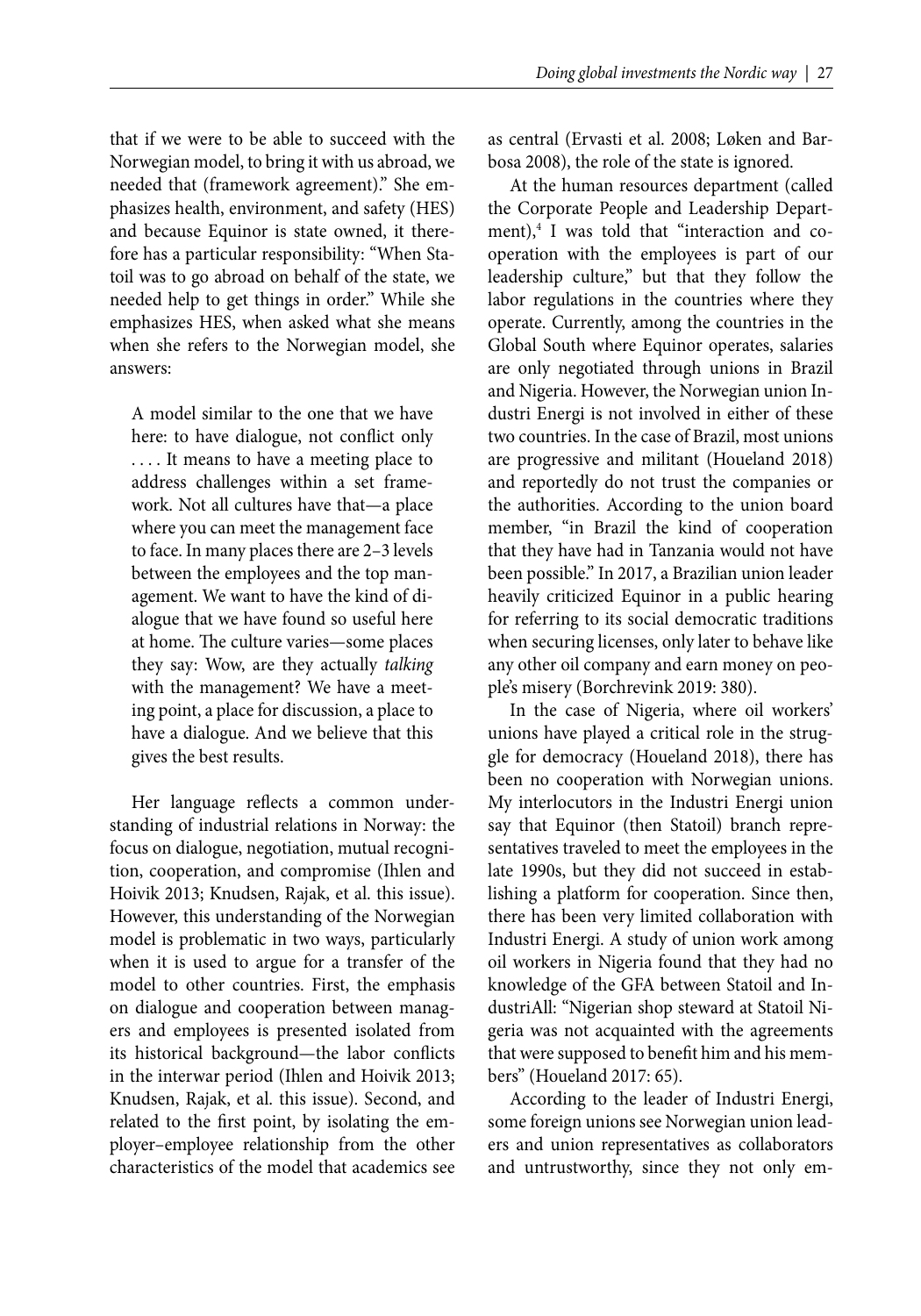phasize social dialogue but also are paid by the company to fulfill their role. He gave two examples. In Angola, union leaders claimed that the Norwegian union leaders were corrupt, since their air tickets were paid for by Equinor (then Statoil) and therefore refused to meet them. In the United States, union leaders are very skeptical of close collaboration with the employers and have similarly been reluctant to collaborate with Industri Energi.

In Tanzania, where Statoil/Equinor opened a local office in 2007, union density is low and there is little trust in unions. One reason is that the Trade Union Congress of Tanzania (TUCTA) has a poor history in terms of accountability. In both 2009 and 2019, the secretary generals were suspended, accused of embezzlement (Babeiya 2011: 128; *The Guardian* 2019). However, there is a long history of aid to Tanzania and Norway has historically been one of the main development partners meaning that many Tanzanians associate Norway with aid. "Partnership" both between governmental bodies and between civil society organizations in the South and North, and "capacity building" have been central to development cooperation. This history partly explains why the Industri Energi Equinor branch has been met with open arms by the employees in Tanzania.

#### **Equinor in Tanzania**

Equinor has been in Tanzania since 2007 and has invested more than 2.1 billion USD in the country (Equinor 2020b). In 2012 and 2013, the company made enormous gas discoveries in the deep sea—the largest abroad in the company's history. The company plans to build a liquefied natural gas (LNG) plant onshore but has not yet taken the final investment decision. The delay in the decision is partly because of changes in Tanzania's regulatory framework, including the passing of the Sovereignty Act in 2017, which says that the parliament can ask to have contracts renegotiated without international arbitration (Sørreime 2019: 559). As of 2020,

Equinor Tanzania only has 30 employees, but in 2014 the management envisaged having at least a thousand employees within a few years and the company invested heavily to build up a union branch at its office.

#### *Unions in Tanzania*

In common with Vietnam and post-socialist countries in Eastern Europe, the labor regime in Tanzania has changed dramatically over the past 50 years. Unions played a central role in the struggle for independence, but during the one-party era (1977–1992) all unions were coopted by the ruling party Chama Cha Mapinduzi (CCM; Party of the Revolution). The Trade Union Act no. 10 of 1998 formally made trade unions independent of the government, and many independent unions have been formed. At the same time, Tanzania opened up for foreign investments in the mining sector (Lange 2011). In 2007, at least a thousand workers, some of them trade union leaders, were reportedly fired from a mining company after striking in protest against the wage differences between foreigners and Tanzanians (Rugeiyamu et al. 2018). However, the state has also suppressed workers' rights. In both 2010 and 2015, civil servants organized under The Trade Union Congress of Tanzania (TUCTA) were told by the president that they would lose their jobs if they engaged in strikes (Rugeiyamu et al. 2018: 46). Labor rights are not mentioned in Tanzania's guidelines for CSR in the extractive industry (URT 2015). This is in contrast to Ghana's Mineral Commission's guideline for CSR, which included workplace and labor standards (Jiao 2019: 47).

Despite playing key roles in other African countries, such as Nigeria (Atabaki et al. 2018; Houeland 2018), South Africa (Webster 2018), and Zambia (Larmer 2006), unions have not played a significant political role in Tanzania after the late 1970s. There is lack of "solidarity and partnership" among the country's trade unions and opposition parties and trade unions blame each other for the lack of interest and unwill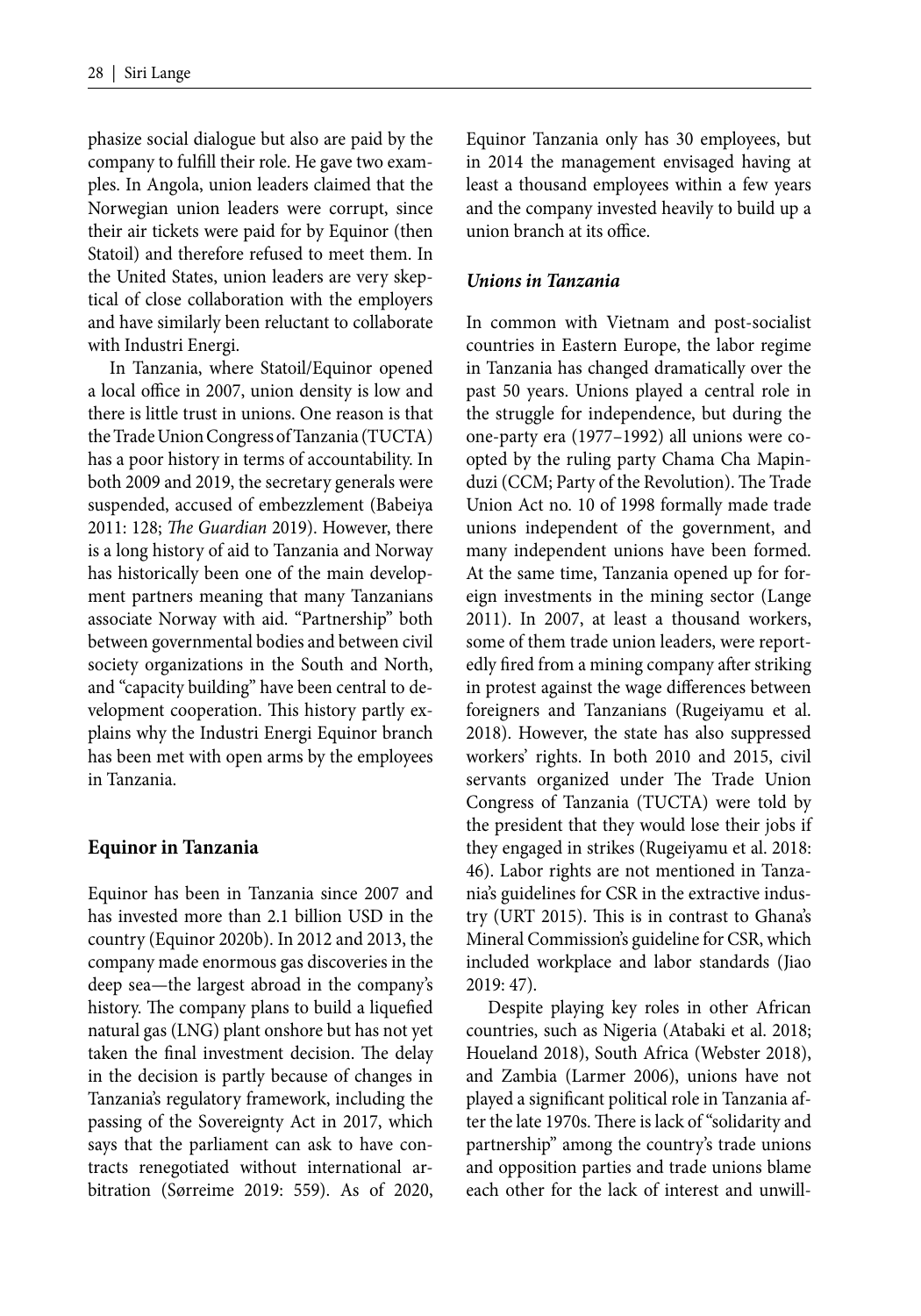ingness to cooperate (Babeiya 2011: 127, 128). In the following section, I describe the major events during the process of unionization of the local Equinor staff in Tanzania.

### *Equinor's and Industri Energi's support to NUMET*

In 2013, the newly established National Union of Mine and Energy Workers of Tanzania (NU-MET), a splinter from Tanzania Mines, Energy, Construction and Allied Workers Union (TAMICO), contacted the management of a number of mining and petroleum companies in Tanzania and asked for a meeting with the local staff. They referred to a provision in Tanzanian law called *Notification to exercise organi*zational rights. There were varying responses to the meeting proposal from different companies: British Gas welcomed a meeting, but no members joined; the management of ExxonMobil never responded; Williamson Diamond mine welcomed a meeting, but only after a full year of discussion. Statoil/Equinor, on the other hand, responded quickly and positively.

The Equinor management organized a meeting where NUMET representatives presented themselves to the local staff and encouraged them to join the union, but the response from Equinor employees was lukewarm. Of the twelve Tanzanian staff members I have talked to, only one had been a member of a union before. The employees referred to the history of unions in the country and the misuse of members' money as reasons for why they were not interested in joining a union.

In spring 2014, the Equinor board visited Tanzania. The Norwegian union representatives asked local staff whether they were unionized. The answer was no, but they were interested to learn from their Norwegian colleagues. One of the union board members recalls the kind of advice she gave to the Tanzanian staff: "They wanted advice and tips, and they knew little about the Norwegian culture, how we are organized.  $\dots$  They had no experience with unions, but we explained to them: 'Make a meeting

place with the management, and don't address the most difficult issues first."

After witnessing the role the Norwegian union representatives played in the Equinor board, some of the Tanzanian staff contacted NUMET and asked for a new meeting. The new meeting took place in August 2014 and 23 of the 26 employees in attendance joined the trade union, and branch leadership was elected. In December 2014, a recognition agreement with Equinor was signed, but during the wage negotiation the parties held vastly different views.

When I discussed the first wage negotiation with the Norwegian members of the Statoil Tanzania management, they smiled in disbelief and described it as a "catastrophe." The union demanded a 150 percent wage increase, but ended up with just 3 percent. The local understanding and reception (Behrends et al. 2014) of the wage negotiation model was substantially different from the Norwegian original, where, at least over the last twenty years, a demand for a 150 percent wage increase would be unheard of. One does get the impression however, that the management did not take into account that in Norway, wage negotiations are part of the "income-political settlements" (*inntektspolitiske oppgjør*) where the deals include "not only salaries but also comprehensive adjustments of the welfare system, pensions" and more (Knudsen, Rajak, et al. this issue).

In Tanzania, there is a very limited welfare system and public services are generally of poor quality. In interviews, branch union leadership explained that they were very content with the medical insurance that Equinor offered, but that they felt that the Norwegian management did not fully understand the economic burden of private education in the country. One of the other foreign investors in the country, in their negotiations with a rival union, has agreed to support school fees for the employees' children as part of the wage package. The fact that unions may lobby for benefits other than wages is not unique for Tanzania. In Brazil, the union organizing the workers at Hydro similarly asked for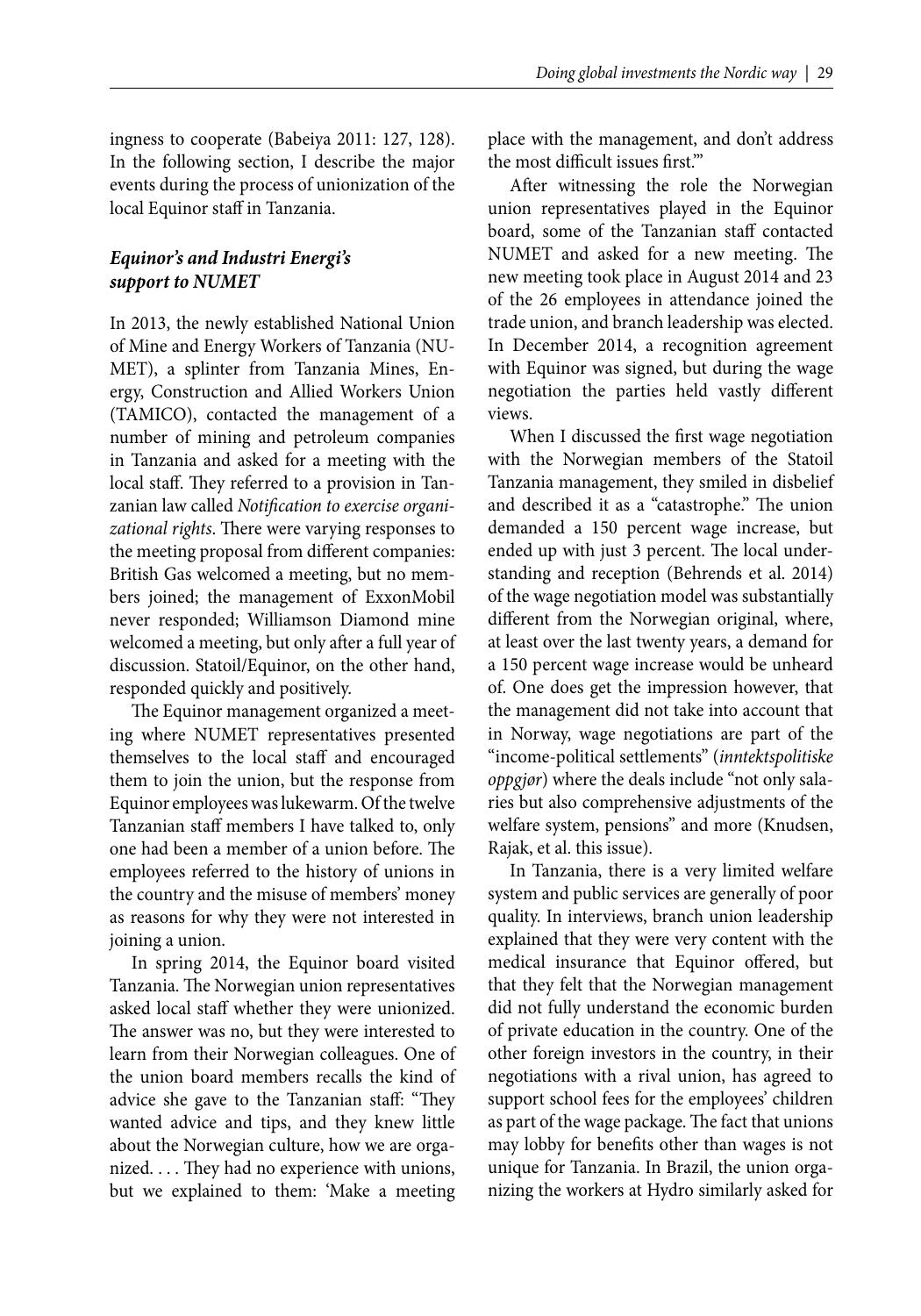economic support for education and housing (Christensen 2011).

One reason why such support is far more attractive in Tanzania than a general pay raise is expectations from the extended family. It may be hard for a worker to send his/her children to a good, private school, and not do the same for one's nephews or nieces whose parents are less fortunate. When school fees are covered directly by the company, the employees escape such moral dilemmas. At the same time, companies that enter such agreements do to some extent take over the role of state, and thereby increase their influence and power in the societies where they operate (Ferguson 2005; Rajak 2016). In interviews, the Equinor management was very clear that their role as a company in Tanzania should not be confused with aid or replacing government authorities.

However, since both the managers of Equinor and the Norwegian union representatives appear to conceptualize the Norwegian model as close collaboration between the company management and one, strong union that represents the workers—and not as a tripartite system where the state plays an important role, including in offering universal welfare—they fail to fully understand the requests and demands from union members in Tanzania.

After the first wage negotiation between Equinor Tanzania and the NUMET branch, the management decided that it was important to increase Tanzanian staff 's knowledge of industrial relations in Norway. As one of the Norwegian based Corporate People and Leadership (PL) staff members diplomatically put it: "They had a bit different way of working, that's why they were invited here." Equinor Tanzania asked Industri Energi to act as a mediator of the traveling model, and invited the four members of the branch leadership, together with Equinor's human resources (HR) manager in Tanzania to Norway for a weeks-long visit in September 2015. The trip was paid for by Equinor but organized in cooperation with Industri Energi who said that they all "agreed that there was a need to build a culture of cooperation." Industry Energi's support to the NUMET branch was funded by the union's international solidarity fund.

During the visit, the NUMET Equinor branch leadership held meetings with the branch leadership at Equinor. The PowerPoint presentation was titled "Tanzania Visiting Statoil: Union Meeting, Discussion and Capacity Building," reflecting the perception that a transfer of knowledge from Norway to Tanzania was central to the process. To many Tanzanians, this is a wellknown format. Through decades of development cooperation, civil society organizations and government entities from the Global North have offered countless capacity-building programs and seminars to Tanzanian institutions, organizations, and individuals, and as Behrends et al. have pointed out, those who support or sponsor a traveling model often advocate for "responsible" handling of the traveling model (2014: 33).

The union offering this specific capacitybuilding seminar was a member of the Norwegian confederation of trade unions (LO-Norway). Some years earlier, LO-Norway was funded by Norwegian aid money to carry out a project that aimed to share experiences with democratic decision-making processes through the Oil for Development program. Therefore, they had experience with such forms of capacity building (Løken 2014). The main themes presented included the tripartite collaboration model, the Industrial Democracy law of 1973 that gives "the employees representation in company steering bodies," membership and organization of the union, and the Global Framework Agreement of 1998 (Industri Energi Statoil 2015).

The guests were also invited to the headquarters of Industri Energi and TEKNA (a union for civil engineers) and had meetings with Equinor's safety representatives, and the employers' representative, the Confederation of Norwegian Enterprise (Næringslivets Hovedorganisasjon, NHO). They also had a dinner with the staff representative on the Equinor board. According to the PL representative, "they gained a better understanding of the fact that this is interaction (*samhandling*)."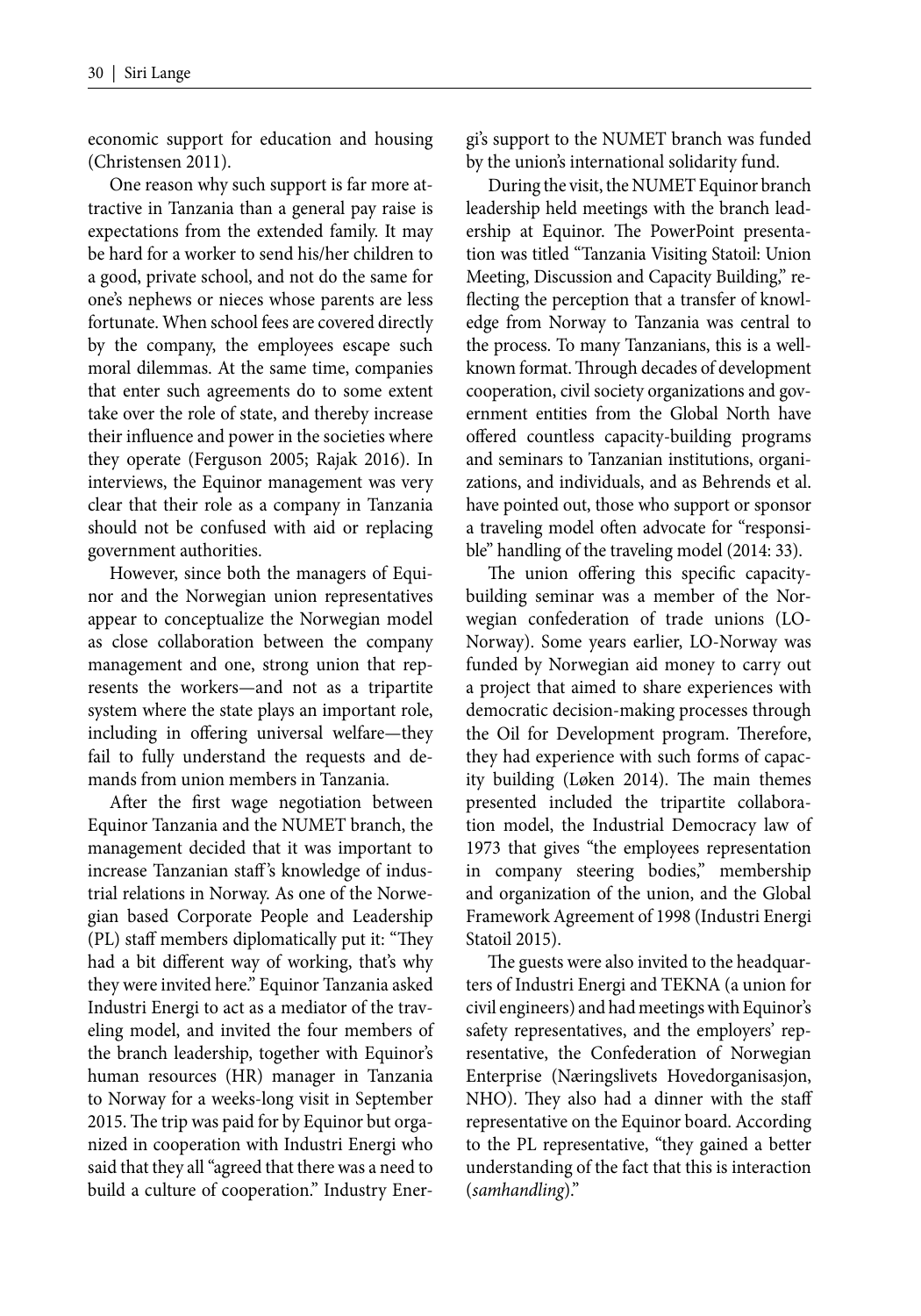Having invested in building knowledge and understanding among the branch leadership, the Equinor Tanzania management decided it was time to initiate a closer relationship with NUMETs central office. Therefore, in November 2015 a delegation of ten persons from Equinor Tanzania, including the Norwegian Country Manager and the Norwegian HR manager, traveled by plane to Mwanza (1,110 kilometers from Dar es Salaam) to meet with the NU-MET national leadership, which is based in the country's main mining area. The little splinter organization had never experienced anything similar. The great majority of their members work at large-scale mines owned by multinational corporations and have previously experienced companies attempting to crush them.

Foreign companies use both carrots and sticks to crush unions in Tanzania. An expat manager of a mining/drilling company shared his strategies for keeping membership in NU-MET at a minimum. He explained that NUMET had managed to get 40 percent of his workers to join the union at the beginning of 2017. Under Tanzanian law the unions have the right to collective bargaining when they have 50 percent membership. He started efforts to reduce union activities: "I organize English language training for my local staff," he said, and added: "Doing small things like that keeps them away from the union." In addition to free language training, he offered them a good pay raise and told the workers that they could not hold union meetings on work premises. He succeeded in getting the membership rate down to zero by the end of the year. Winding up his success story, he concluded triumphantly: "I got rid of them!"

In light of such experiences, Equinor's visit was a very special event for the NUMET leadership. In the words of one of the Norwegians: "To them, it was like having the king visit!" NUMET decided to make the most of this unusual visit and invited four television broadcasters, and five newspapers to report on the visit. They also hired a professional filmmaker to record the events—the resulting film is similar to the usual genre the company produces: wedding videos.

Accompanied by romantic music, we see the NUMET and Equinor staff visiting one of the few tourist attractions in the city, a small island in Lake Victoria with a zoo. We later see them in more "corporate" surroundings, in the meeting room inside the hotel.

In all countries, but particularly in one of the world's poorest countries, prospective union members may be attracted to the union that appears to have good alliances and support from abroad. This explains why it was so important for NUMET to showcase their cooperation with Equinor as broadly as possible in the media and to have a professional videographer document the event. As a splinter union, NUMET competes with the much stronger Tanzania Mines, Energy, Construction and Allied Workers' Union (TAMICO). TAMICO is a member of the federation TUCTA, which is aligned with the ruling party. LO-Norway and Industri Energi have supported TUCTA through the Norwegian aid program, Oil for Development (OfU; Olje for Utvikling).<sup>5</sup> This is an example of how support from international NGOs or global unions empower some organizations, and thus indirectly disempower other groups (Zajak et al. 2017: 908), in this case independent unions like NUMET.

According to the former HR manager at Equinor Tanzania, the visit to NUMET's headquarters was a strategic decision by Equinor. At that point, the management envisaged that Equinor Tanzania would grow to encompass a thousand employees within a relatively short time. "We leaned on the same experience and philosophy as in Norway," he explained. An Equinor union representative based in Norway, who met the NUMET representatives during their visit to Norway, similarly emphasized the Norwegian experiences as a central factor for their work with unions abroad: "In the early years of the oil industry in Norway, there were many in-house unions (*husforeninger*), and they went on strike heedlessly." She explained how Hydro (established in 1905) had experience with industrial workers for more than a hundred years, and therefore avoided such in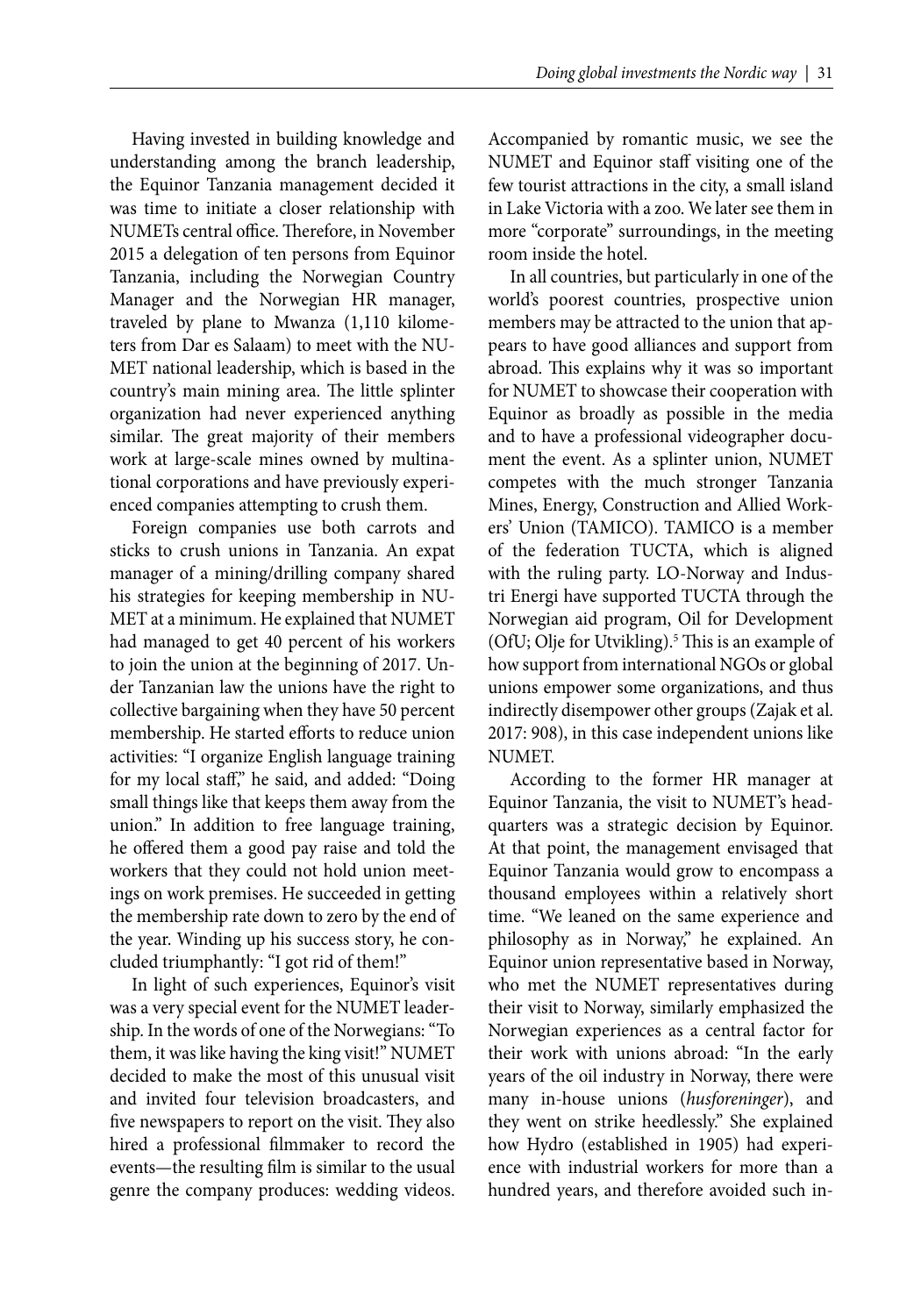house unions: "Things were tidy and orderly . . . this is what we envisage down there as well—it so much better to have *one* union only—so we tried to follow the Norwegian model." Again, we see how some actors refer to the close collaboration between industry management and trade unions as "the Norwegian model," and appear to disregard the more common, wide conceptualizations of the Nordic/Norwegian model that see the state as central (Ervasti et al. 2008; Løken and Barbosa 2008). The union representative also associates "the Norwegian model" with having one trade union representing the employees. In actual fact, there are two unions organizing oil workers in Norway. Industri Energi's competitor, SAFE, was originally named OFS and was set up by Phillips as a company union in an attempt to keep out the unions affiliated with LO-Norway. However, through a number of strikes between 1978 and 1981, OFS became radicalized (Ryggvik 2012), and this union does not nurture the close collaboration with Equinor that Industri Energi does.

For Equinor Tanzania, which envisaged having thousands of employees, the prospect of collaborating with one union rather than a number of smaller ones was attractive. An additional factor that may have spurred Equinor Tanzania to make efforts to establish a good relationship with NUMET is that MNCs have a bad reputation regarding labor relations in Tanzania. Sarag Lauwo and Olatunde Julius Otusanya note that foreign companies' abuse of workers' rights has attracted "considerable criticism from NGOs, trade unions and the media" (2014: 96, 101). Equinor Tanzania's management are very conscious that negative news about Equinor in Tanzanian media would reach Norwegian headlines very quickly, particularly given the close relationship between the two countries after 50 years of development cooperation.

It has been argued that MNCs are less monitored in the Global South than in the North or their home countries. However, due to substantial donor funding of NGOs since the late 1980s, Tanzania is a country with a relatively strong civil society (disregarding the weak trade

unions). When the contracts that Equinor and ExxonMobil had signed with the government in 2007 were leaked in 2014, there was a media debate where several influential people requested that the contracts be reviewed (Borchrevink 2019; Sørreime 2019: 559). In the event that Equinor invest in Tanzania and have thousands of employees, a serious labor conflict would probably be addressed by Tanzanian civil society organizations (CSOs) and Tanzanian media, in a similar manner to the local coverage of labor conflicts within the mining sector. Equinor's investment in the union branch must be seen in this context as well.

There have been serious conflicts within the NUMET branch at Equinor Tanzania. Many of the members felt that the union leadership was too conflict oriented, "fighting with the management." In February 2016, the branch leadership was overthrown by the members. Tanzanian staff members praise the new branch leader as being "cooperative" and "calm" (*mpole*) and collaborating well with the management, rather than fighting them. The majority of branch members were in favor of dialogue rather than a combative stance, and thus embraced a reformist style of unionism.

News of the conflict reached the Industri Energi Equinor branch, which asked for an update on behalf of the International Affairs section of the Federal Union (LO-Norway).<sup>6</sup> The new NUMET leadership put together a brief report where they introduced themselves and their backgrounds, and also stated that only ten of 22 local staff were members, which meant that they did not qualify for a collective bargaining agreement under Tanzanian law. The report from the NUMET branch to their partners in Industri Energi from August 2016 lists six priority areas of the branch: "Ensure good cooperation at all times with DPI TAN in supporting TGP; competence development using Statoil experience working with the unions; continue to build skills in union management within Statoil environment; establish cooperation with Statoil corporate union leadership; continue promoting better employer/employee relations;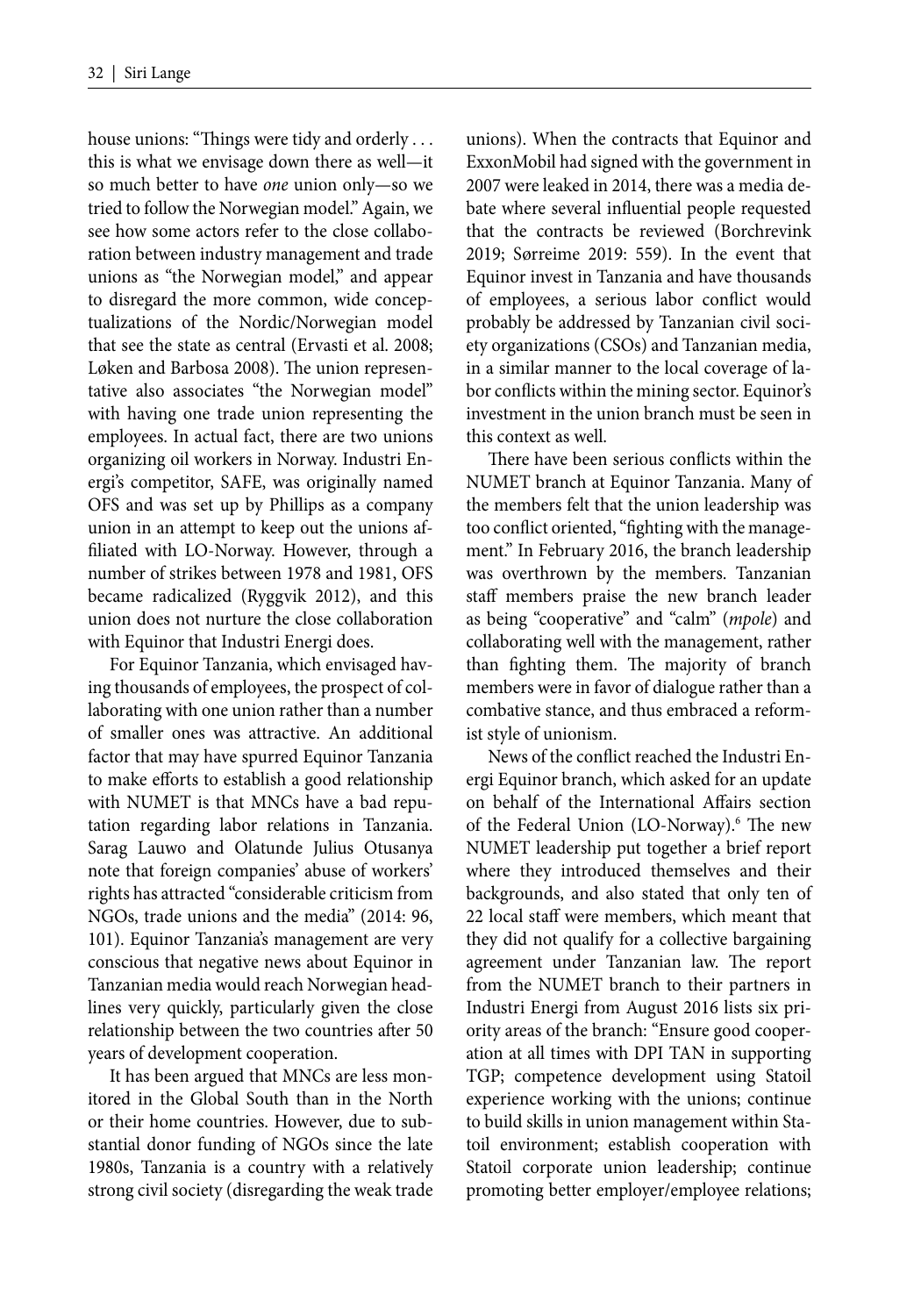continue promoting/initiating cultural bridging programs" (NUMET 2016). The first item on the list is to ensure "good cooperation at all times with DPI TAN [Development and Production International Tanzania] in supporting TGP [Tanzania Gas Project]." The very first item on the list of priorities of the local union branch, then, is to ensure good cooperation with the management.

The Equinor management and employees in Tanzania have, to a large degree, adopted a model of close collaboration between management and the union branch. The collaboration model fits well with the national ethos in Tanzania that emphasizes living together in peace in a context of great cultural diversity, and which cherishes the ability to cooperate well across ethnic and religious lines. At the same time, the union branch is still far from its original goal of a collective bargaining agreement. The branch leadership told me that the motivation for union work had subsided as a consequence of the conflict between the former branch leaders and the branch members.

The HR manager at Equinor Tanzania also admitted that the company's engagement for getting the staff unionized had been reduced now that the investment in Tanzania was less certain. As he put it, "there is no longer a business case" for securing the long-term rights of the employees. The Oslo-based Norwegian PL leader, who works closely with the Tanzanian HR leader in the same leadership group, argued along the same lines: Equinor will commit itself as little as possible as long as the final investment decision has not been taken. These statements demonstrate that although Equinor has committed itself to international agreements, and although many Norwegian employees talk of exporting what they refer to as the "Norwegian model," there is a limit to the commitments that Equinor Tanzania is willing to make.

In the small and simple offices that house the NUMET headquarters in Mwanza, enlarged gold framed photos of the visit by the Equinor delegation hold a prominent place. In an interview, the General Secretary admitted that the union has not achieved very much in their collaboration with Equinor, but emphasized the need to balance: "There are so many trade unions; if you frustrate the employer, they can call any other trade union." His statement clearly illustrates the unequal power relationship between corporations and unions in Tanzania, and his experience that it is often the company that determines which union the employees are members of.

NUMET's General Secretary started NUMET as a splinter union after having lived and worked in South Africa and being inspired by union work there. In his youth, he went to a Tanzanian school that received Norwegian aid funds, and his perception is that Equinor, as a Norwegian company, is different from other MNCs. He stresses that unions in other countries have "contributed to improving performance and benefits to the employees *and* the investors," and that ideally, unions and companies should be "business partners." The statement that unions are "business partners" to the employers is similar to the reformist or social democratic thinking that Industri Energi and Equinor represent.

NUMET's General Secretary's statement about being "business partners" stands in clear contrast to NUMET's web presentation where NUMET presents itself as a radical union: "The history of the National Union of Mine and Energy Workers of Tanzania (NUMET) is a history of class struggle. This struggle is embedded in the inherent contradictions that exist between capital and labor but also the struggle against colonialism" (NUMET 2020).

In their ethnographic studies of labor politics in Kazakhstan and India, Eeva Kesküla and Andrew Sanchez found that union leaders tend to make "emotive appeals to languages of struggle that they are usually unable to fulfil in their daily activities" (2019: 112). In the case of NUMET, this gap between ideal and practice may be the pragmatic compromise of a poor and marginalized union that receives economic support from some of the larger corporations (including Equinor), but does not have any ties to the national federation TUCTA. Together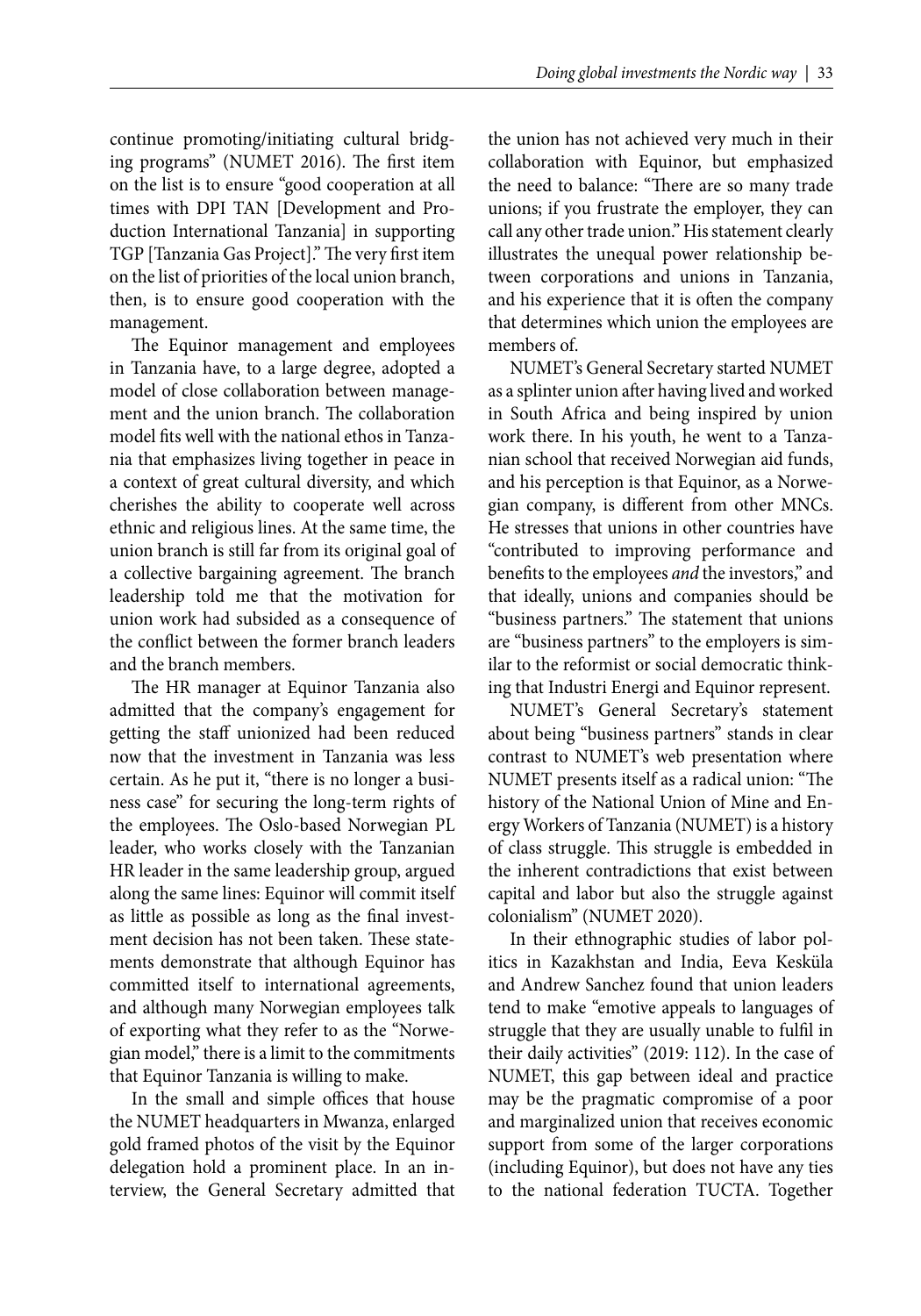with other splinter/independent unions, NU-MET is trying to establish a new federation, Tanzania Federation of Free Trade Unions, as an alternative to TUCTA. However, at the time of writing, the only formal ties "upward" that the NUMET Equinor branch has is to NUMET centrally (Mwanza). There are no formal links to a national federation, nor to the global federation, IndustryAll.

In principle, the ILO and the Norwegian federation are strong supporters of a unified labor movement and disapprove of new independent unions or splinter unions. In practice however, the Norwegian federation, through their member unions, cooperates with independent or splinter unions in both Tanzania and Brazil.

The NUMET branch's ties to the Equinor branch of Industri Energi (Oslo) are informal, and there is no Global Work Council for Equinor. Within the EU, the law mandates European Works Councils, which enable employees to contribute to the "decision-making process in transnational issues" (ILO 2009: 770). Inspired by the role of European Works Councils, three initiatives have been taken to establish a Global Works Council for Equinor. First, LO-Norway has requested Norad (the Norwegian aid agency) to provide pilot funds to start a Global Works Council for Equinor staff in the different countries where the company has operations. A motivation for spending aid money on this was the fact that Equinor has operations in several developing countries, but the initiative was not granted support.7 Second, Industri Energi has sought to integrate the idea of a Global Work Council in their Global Framework Agreement (GFA) with Equinor, but Equinor has refused to do so. Third, the three union representatives of the Equinor board have raised the issue of a Global Work Council in board meetings, but have not succeeded in getting support for this initiative.

Internationalization of employment tends to fragment worker representation. As Robert Scholz and Sigurt Vitols have pointed out, the "lower the proportion of employees in the 'home' country of a multinational, the more

difficult it is to organize workers' voice, given the diversity of national industrial relations" (Scholz and Vitols 2019: 236). A Global Work Council for Equinor employees would have given the Tanzanian representatives a platform for learning from unions that are more similar to themselves than Industri Energi, and it would have given them a very different form of bargaining power across borders. However, the company was very resistant to this idea, and therefore the union representatives no longer see it as a realistic goal. This indicates that although Equinor has signed a Global Framework Agreement with IndustriAll, there are clear limits to how far the corporation is willing to go in terms of cooperation with unions in their global operations.

This is possibly related to Equinor's assessment of risk, where "labor strikes" are listed among the operational risks that the company may face.8 In Nigeria in 2012, oil workers forced the government to withdraw planned cuts in subsidies by threatening to strike (Houeland 2018). In Norway, there were a number of strikes in the oil sector in the 1970s and 1980s, including a shutdown of production. In 2012, when Equinor (then Statoil) wanted to remove the option of voluntary retirement at the age of 62 with a very attractive pension, more than seven hundred oil workers went on strike. Approximately two weeks later, the employers announced that they would organize a lockout of union members, but the government decided to force the parties to compulsory arbitration. The ILO was very critical of this (IndustriAll 2012). This case illustrates how the Nordic/Norwegian tripartite system enables the state to intervene in labor conflicts that are perceived to threaten broader societal interests. It also shows that presenting "the Norwegian model" as a question of cooperation and dialogue between corporations and trade unions—as many of the Norwegian Equinor staff and union representatives did when talking of a transfer of the model to Tanzania—represents a very narrow understanding, since it omits the role of the state, which is central to how the tripartite system functions in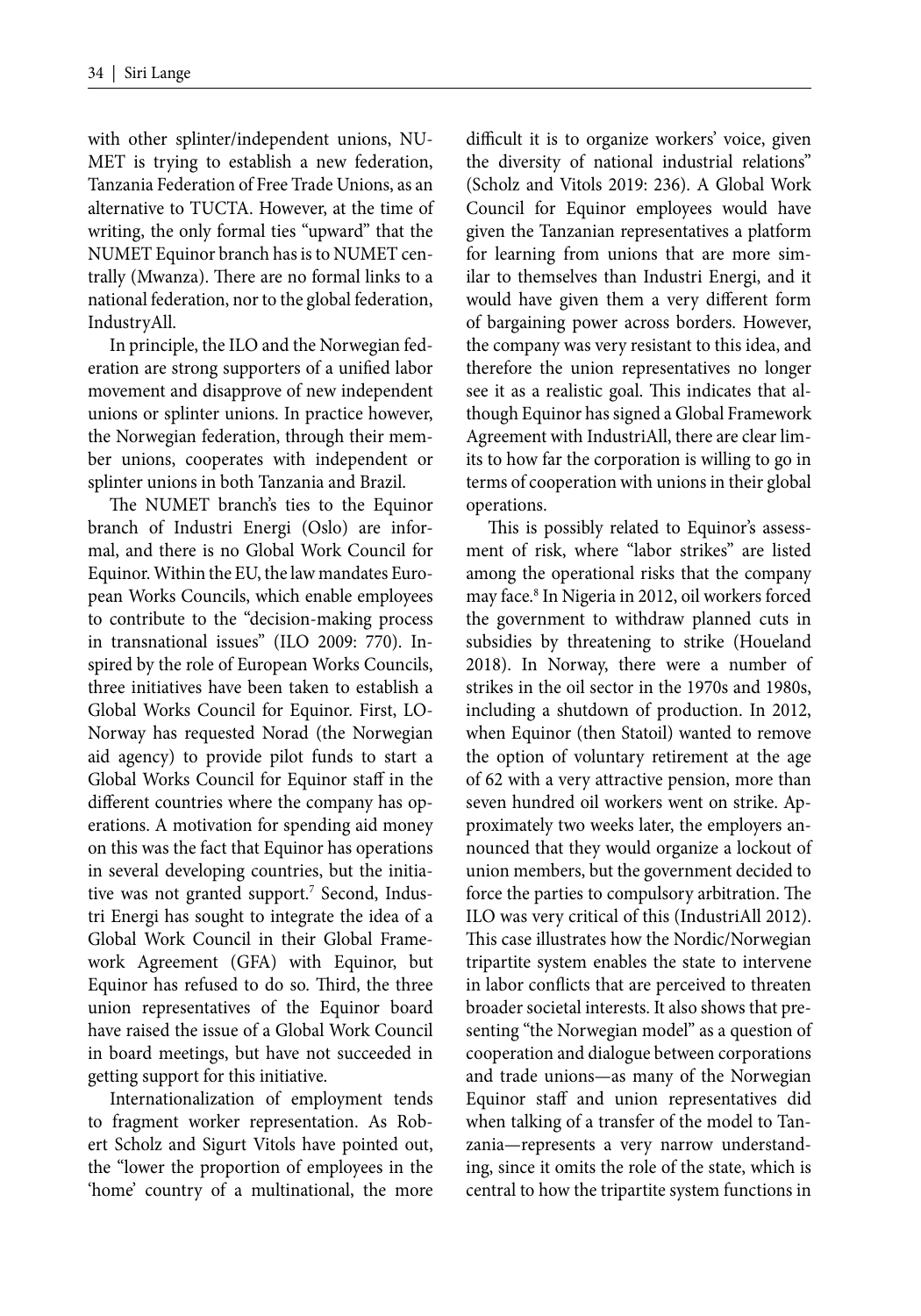Norway (Ervasti et al. 2008; Løken and Barbosa 2008).

Equinor Tanzania currently has only twenty local employees, all of them office workers, and union work is not high on the agenda. If Equinor decides to invest in Tanzania however, and starts production, it will be an advantage for the company to have a union branch in place that sees cooperation with the management as central to its mandate.

## **Conclusion**

This article has demonstrated the way the Norwegian energy company Equinor actively supported the establishment of a union branch at its office in Tanzania. During this process, close cooperation and dialogue between company management and union branches (and upward to unions and federations) was referred to as "the Norwegian model." The case study is yet another example of "traveling rationality," where a social mode is transferred from one context to another, but where only the "objectified model" travels (Behrends et al. 2014: 2; Craig and Porter 2006).

Norwegian union representatives at federal and company levels, as well as representatives for Equinor HR, talk warmly of "the Norwegian model" and how beneficial it is for both the company and its employees. The "objectified model" they refer to emphasizes trust and cooperation between employers and employees, while the scholarly and political conceptions of the Nordic/Norwegian model—which focus on the central role of the state in this cooperation through the "income-political settlements" (*inntektspolitiske oppgjør*) and the state's role in securing universal welfare—are undercommunicated.

To the Tanzanian staff, the idea of capacity building and learning from Norway was a well-known scenario. It was also attractive, first because they hoped that unionization would secure them substantially higher wages and possibly other benefits like support for education for their children, but also because the trips to Norway were attractive on both economic and social terms.

Within Industri Energi and the Norwegian section of the MNC, the view that cooperation is beneficial to both workers and the corporation is hegemonic. I argue that through their support for union work in Tanzania, Equinor, in close collaboration with Industri Energi, has managed to transfer this norm quite successfully. After some turmoil, the local union branch states that their main priority is "good cooperation at all times" with the management. Trade unions do discipline workers (Houeland 2018), and I argue that up to now, the company appears to have benefited from their support for the establishment of a local union branch. To what degree the unionized workers have benefited is an open question. The members have not succeeded in their goal of having a collective bargaining agreement, and a system of social dialogue that includes the Tanzanian state is not realistic because the union that the Tanzanian staff are members of, NUMET, is a split union that has no ties upward.

That being said, the oil sector is generally characterized by contractors and contingent work (Atabaki et al. 2018), and the present and future employees of Equinor Tanzania are in a better position being organized than not. Equinor's willingness and efforts to support the establishment of a union branch in Tanzania is laudable, but as I have shown, it is closely connected to Norwegian corporate democracy and Equinor's close ties with Industri Energi, to which it is accountable. A pivotal point in the process was the Equinor board's visit to Tanzania, where the union representatives contacted the Tanzanian staff. Without this visit, the local staff of Equinor Tanzania might have remained unorganized. Equinor's support for unionization was probably a result of several factors, including Equinor's CSR policies, which include labor rights, an assessment that unionization of its Tanzanian staff would be beneficial for the company, as well as codetermination and the company's accountability to the Norwegian union Industri Energi. This case demonstrates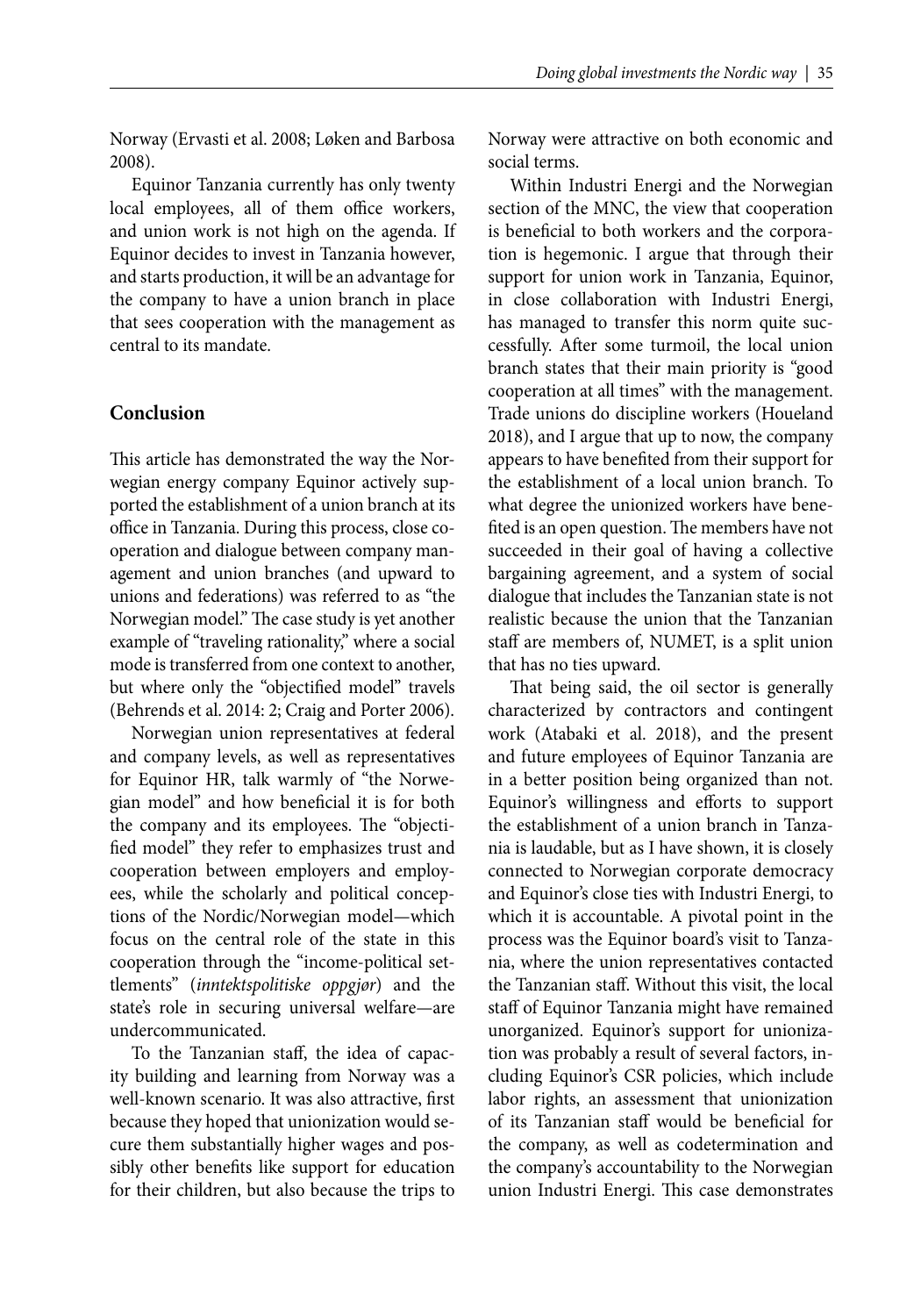that a Norwegian MNC may do things quite differently from other MNCs. However, the degree to which this happens is partly contingent on coincidences—like where the board happens to pay a visit at a specific time, and local characteristics like whether the local union culture is reformist, emphasizing social dialogue, as in Norway, or radical, and therefore rejecting the "Norwegian way."

#### **Acknowledgements**

This study is part of the research project Energethics: Norwegian energy companies abroad: Expanding the anthropological understanding of corporate social responsibility (2015–2019), funded by a FRIPRO grant from the Research Council of Norway (grant nr. 240617). I wish to thank Camilla Houeland, Isabel Hugøy, Ståle Knudsen, Dinah Rajak, as well as two anonymous reviewers for their constructive comments to earlier drafts. I am also sincerely grateful to all the people who shared their viewpoints and experiences with me.

**Siri Lange** holds a PhD in Social Anthropology from the University of Bergen. She is a professor at the Department of Health Promotion and Development at the University of Bergen, and affiliated Senior Researcher at the Chr. Michelsen Institute (CMI) in Bergen, Norway. Lange has published extensively on social, economic, and political issues in Tanzania. *Email:* Siri.lange@uib.no.

#### **Notes**

- 1. Some of the interviews were recorded (with consent), but for the great majority I took handwritten notes and the quotes may therefore not be verbatim in the strict sense.
- 2. The union has 60,000 members and has a history of negotiating very good conditions for its members working off -shore.
- 3. IndustriAll Global Union. 2018. http://www.in dustriall-union.org/ (accessed 25 July 2020).
- 4. For Equinor's organisation chart, see https:// www.equinor.com/en/about-us/organisation .html.
- 5. Norad, Oil for Development Programme. 12 September 2017. https://norad.no/en/front/ thematic-areas/oil-for-development/oil-for-de velopment-programme/. Industri Energi discontinued cooperation with TUCTA after a few years because they experienced the Federation to be extremely inefficient and marred by power struggles.
- 6. Email correspondence made available to the author.
- 7. Camilla Houeland, personal communication, 13 March 2020.
- 8. Ståle Knudsen, personal communication, 12 March 2019.

#### **References**

- Anner, Mark. 2017. "Monitoring workers' rights: The limits of voluntary social compliance initiatives in labor repressive regimes." *Global Policy 8* (S3): 56–65.
- Atabaki, Touraj, Elisabeth Bini, and Kaveh Ehsani. 2018. "Introduction." In *Working for oil: Comparative social histories of labor in the global oil industry*, ed*.* Atabaki Touraj, Elisabeth Bini, and Kaveh Ehsani, 1–10*.* Cham, Switzerland: Palgrave Macmillan.
- Babeiya, Edwin. 2011. "Trade unions and democratization in Tanzania: End of an era." *Journal of Politics and Law* (1): 123–131.
- Behrends, Andrea, Sung-Joon Park, and Richard Rottenburg. 2014. "Travelling models: Introducing an analytical concept to globalisation studies." In *Travelling Models in African Conflict Management. Translating Technologies of Social Ordering*, ed. Andrea Behrends, Sung-Joon Park, and Richard Rottenburg, 1–40. Leiden: Brill.
- Borchrevink, Aage Storm. 2019. *Giganten* [The giant]. Oslo: Kagge.
- Christensen, Stig H. 2011. "*Hydro i Brasil"* [Hydro in Brazil]. *Aktuell Bakgrunn*. Oslo: LOs internasjonale avdeling (with economic support from Norad).
- Craig, David Alan, and Dough Porter. 2006. *Development beyond neoliberalism?: Governance,*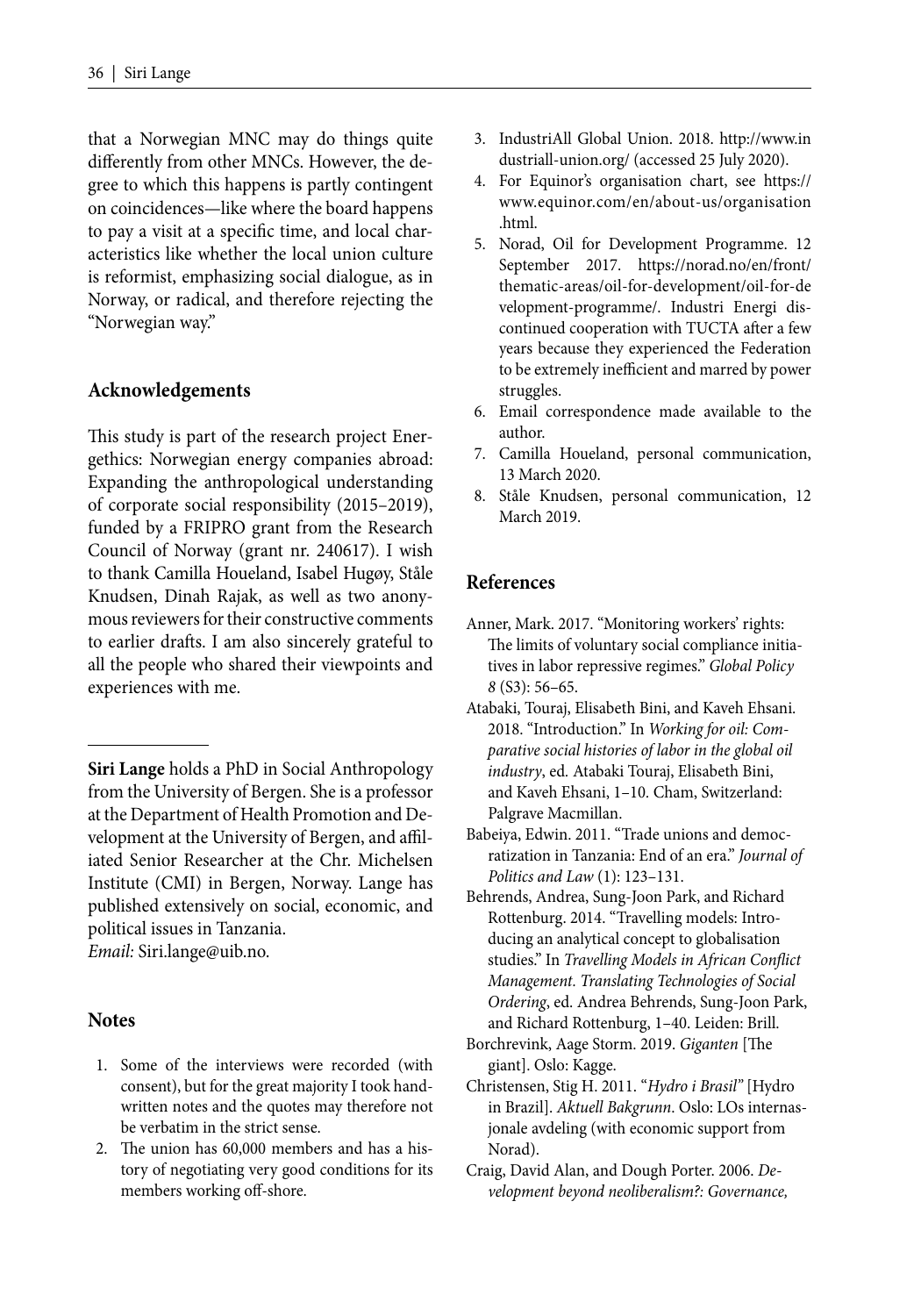*poverty reduction and political economy*. London: Routledge.

Dashwood, Hevina S. 2012. "CSR norms and organizational learning in the mining sector." *Corporate Governance: The international journal of business in society* 12 (1): 118–138.

Dolan, Catherine, and Dinah Rajak. 2011. "Introduction: Ethnographies of corporate ethicizing." *Focaal—Journal of Global and Historical Anthropology* 60: 3–8.

Equinor. 2018a. "About our name change." https:// www.equinor.com/no/about-us/about-ourname-change.html (accessed 29 May 2020)

Equinor. 2018b. "Where we are." https://www.equi nor.com/en/where-we-are.html (accessed 05 June 2019).

Equinor. 2020a. "2019 Sustainability report." https:// www.equinor.com/en/how-and-why/sustainabil ity.html (accessed 24 May 2020).

Equinor. 2020b. "Tanzania." https://www.equinor .com/en/where-we-are/tanzania.html (accessed 24 May 2020)

Ervasti, Heikki, Torben Fridberg, Mikael Hjerm, and Kristen Ringdal. 2008. "The Nordic model." In *Nordic social attitudes in a European perspective*, ed. Heikki Ervasti, Torben Fridberg, Mikael Hjerm, and Kristen Ringdal, 1–20. Cheltenham: Edward Elgar.

Ferguson, James. 2005. "Seeing like an oil company: Space, security, and global capital in neoliberal Africa." *American Anthropologist* 107 (3): 377–382.

Frynas, Jedrzej George. 2009. *Beyond corporate social responsibility: Oil multinationals and social challenges*. Cambridge: Cambridge University Press.

Gilberthorpe, Emma, and Dinah Rajak, D. 2017. "The anthropology of extraction: Critical perspectives on the resource curse." *The Journal of Development Studies* 53 (2): 186–204.

Gold, Michael, Lutz Preuss, and Chris Rees. 2020. "Moving out of the comfort zone? Trade union revitalisation and corporate social responsibility." *Journal of Industrial Relations* 62 (1): 132–155.

Granden, Gro. (2009). *Samfunnsansvar: hva kan tillitsvalgte gjøre?* [Social responsibility: What can shop stewards do?]. Oslo: Cappelen Damm.

Harvey, Geraint, Andy Hodder, and Stephen Brammer. 2017. "Trade union participation in CSR deliberation: An evaluation." *Industrial Relations Journal* 48 (1): 42–55.

Heiret, Jan. 2012. "Three Norwegian varieties of a Nordic model: A historical perspective on working life relations." *Nordic journal of working life studie* 2 (4): 45–66.

Houeland, Camilla. 2017. "Punching above their weight: Nigerian trade unions in the political economy of oil." PhD diss., University of Life Sciences (NMBU), Norway.

Houeland, Camilla. 2018. "Between the street and Aso Rock\*: The role of Nigerian trade unions in popular protests." *Journal of Contemporary African Studies* 36 (1): 103–120.

Ihlen, Øyvind, and Heidi von Hoivik. 2013. "Ye olde CSR: The historic roots of corporate social responsibility in Norway." *Journal of Business Ethics*  127 (1): 109–120.

ILO. 2009. *Social dialogue and industrial relations issues in the oil industry*. Geneva: ILO.

IndustriAll (2012). "Norwegian Government enforces compulsory arbitration in oil and gas dispute." http://www.industriall-union.org/nor wegian-government-enforces-compulsory-arbi tration-in-oil-and-gas-dispute (accessed 06 July 2020).

Industri Energi Statoil. 2015. *Tanzania visiting Statoil*. Oslo: Industri Energi Statoil (unpublished).

Industri Energi/IndustriAll Global Union, and Statoil. 2012. *The exchange of information and the development of good working practice within Statoil worldwide operations*. Geneva: Industri Energi/IndustriAll Global Union, Statoil.

Jiao, Yang. (2019). "Flexible corporate social responsibility: Evidence from a Chinese company in Africa." *International Journal of Business Anthropology* 8 (2): 42–53.

Jäger, Simon, Benjamin Schoefer, and Jörg Heining. 2019. *Labor in the boardroom*. Cambridge, MA: National Bureau of Economic Research.

Kesküla, Eeva, and Andrew Sanchez. 2019. "Everyday barricades: Bureaucracy and the affect of struggle in trade unions." *Dialectical Anthropology* 43 (1): 109–125.

Knudsen, Ståle, Dinah Rajak, Siri Lange, and Isabelle Hugøy. This issue. "Bringing the state back in: Corporate social responsibility and the paradoxes of Norwegian state capitalism in the international energy sector." *Focaal—Journal of Global and Historical Anthropology* 88.

Lange, Siri. 2008. "The depoliticisation of development and the democratisation of politics in Tanzania: Parallel structures as obstacles to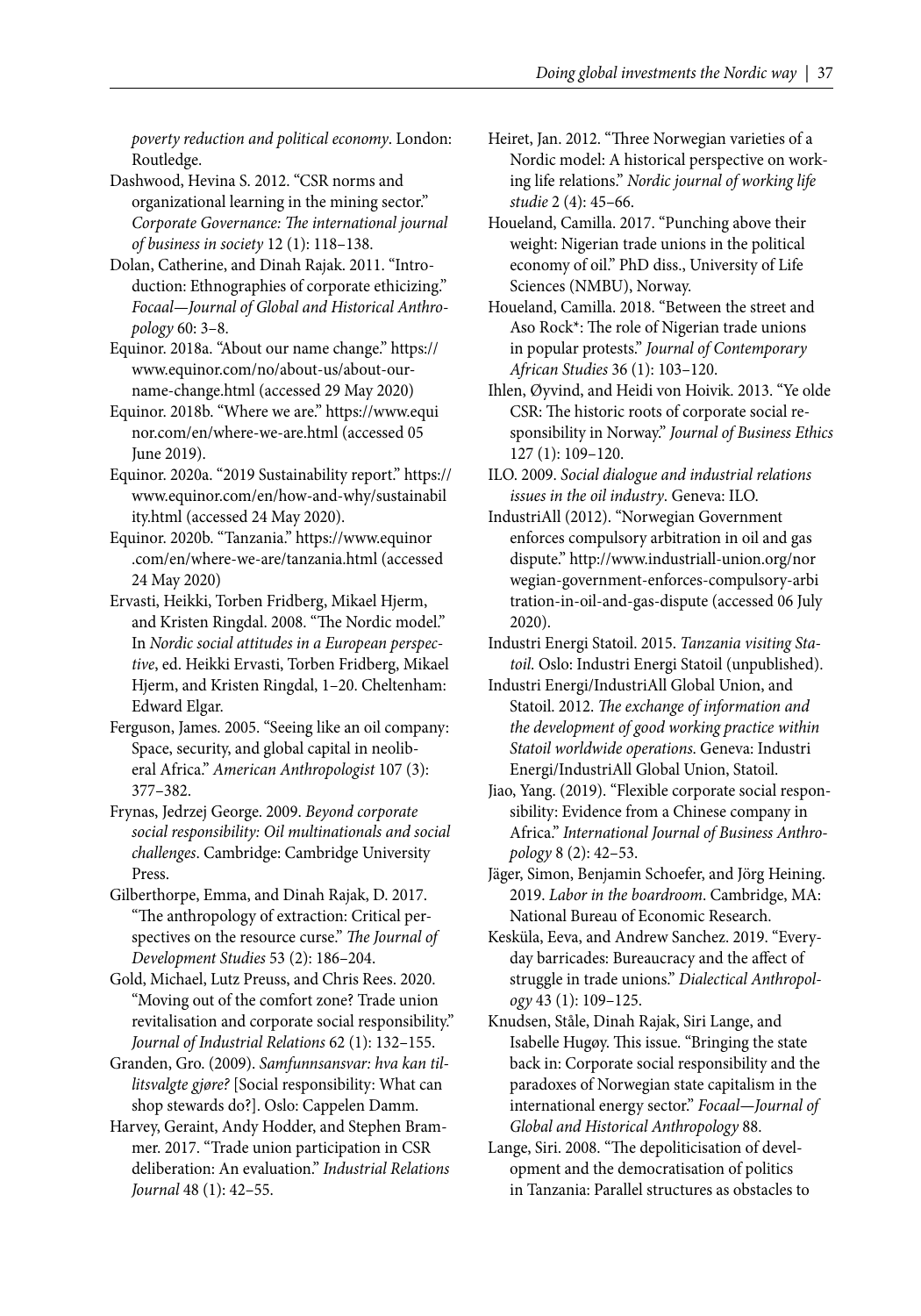delivering services to the poor." *Journal of Development Studies* 44 (8): 1122–1144.

Lange, Siri. 2011. "Gold and governance: Legal injustices and lost opportunities in Tanzania." *African Aff airs* 110 (439): 233–252.

Larmer, Miles. 2006. "The hour has come at the pit': The mineworkers' Union of Zambia and the movement for multi-party democracy 1982– 1991." *Journal of Southern African Studies* 32 (2): 293–312.

Lauwo, Sarah, and Olatunde Julius Otusanya. 2014. "Corporate accountability and human rights disclosures: A case study of Barrick Gold Mine in Tanzania." *Accounting Forum* 38 (2): 91–108.

Løken, Espen. 2014. "LOs engasjement: Anstendig arbeid i oljesektoren" [The National Federation's engagment: Decent work in the oil sector]. In *Anstendig arbeid i oljesektoren: Ghana og Nigeria*  [Decent work in the oil sector: Ghana and Nigeria], ed. Camilla Houeland, 4–9. Oslo: LOs internasjonale avdeling.

Løken, Espen, and Freitas Barbosa. 2008. "Industrial bacalao? Industrial relations in Norway and Brazil and within Norwegian companies in Brazil." Fafo-report 2008:04. Oslo: Fafo.

Neve, Geert De. 2008. "Global garment chains, local labour activism: New challenges to trade union and NGO activism in the Tiruppur garment cluster, south India." In *Hidden hands in the market: Ethnographies of fair trade, ethical consumption, and corporate social responsibility*, ed. Geert De Neve, Peter Luetchford, Jeffrey Pratt, and Donald C. Wood, 213–240. Bingley: Emerald.

NUMET, Tanzania Statoil branch. 2016. PowerPoint entitled "Updates on the Union (NUMET)." 11 April 2016. Unpublished.

NUMET. 2020. "About Numet." numet.co.tz (accessed 29 May 2020).

Rajak, Dinah. 2011a. *In good company: An anatomy of corporate social responsibility*. Stanford, CA: Stanford University Press.

Rajak, Dinah. 2011b. "Theatres of virtue: Collaboration, consensus, and the social life of Corporate Social Responsibility." *Focaal—Journal of Global and Historical Anthropology* 60: 9–20.

Rajak, Dinah. 2016. "Expectations of paternalism: Welfare, corporate responsibility, and HIV at South Africa's mines." *South Atlantic Quarterly*  115 (1): 33–59.

Rees, Chris, Lutz Preuss, and Michael Gold. 2014. "European trade unions and CSR: Common dilemmas, different responses." In Corporate social *responsibility and trade unions: Perspectives across Europe*, ed*.* Lutz Preuss, Michael Gold, and Chris Rees, 202–222. Abingdon: Routledge.

Rugeiyamu, Rogers, Erick Kashonda, and Bahati Mohamed. 2018. "The major milestones for development of trade unions in Tanzania: Is the environment for the operation conducive?" *European Journal of Business and Management*  10 (24): 41–48.

Ryggvik, Helge. 2012. "Norwegian oil workers: From rebels to parters in the tripartite system." In *Working for oil: Comparative social histories of labor in the global oil industry*, ed. Touraj Atabaki, Elisabetta Bini and Kevah Ehsani, 99–130. Cham, Switzerland: Palgrave Macmillan.

Sabaratnam, Meera. 2017. *Decolonising intervention: International statebuilding in Mozambique*. London: Rowman & Littlefileld International.

Sæther, Anne Karin. 2017. *De beste intensjoner. Oljelandet i klimakampen* [The best intentions. The Oil Country in the fight against climate change]. Oslo, Norway: Cappelen Damm.

Scholz, Robert, and Sigurt Vitols. 2019. "Board-level codetermination: A driving force for corporate social responsibility in German companies?" *European Journal of Industrial Relations* 25 (3): 233–246.

Sørreime, Hege Bakke. 2019. "The shaping and changing of petroleum resource governance: Discourses of natural gas in Tanzania." *Forum for Development Studies* 46 (3): 547–568.

Spencer, Rochelle. 2018. "CSR for sustainable development and poverty reduction? Critical perspectives from the anthropology of development." In *Disciplining the Undisciplined?*, ed*.* Martin Brueckner, Rochelle Spencer, and Megan Paull, 73-88. Geneva: Springer. The Guardian. 2019. "TUCTA suspends Msigwa, deputy for 'abuse of office." 19 October. https://www.ippmedia.com/ en/node/70134.

Tran, Angie N., Jennifer Bair, and Marrion Werner. 2017. "Forcing change from the outside? The role of trade-labour linkages in transforming Vietnam's labour regime." *Competition & Change*  21 (5): 397–416.

Tripp, Aili Mari. 2012. "Donor assistance and political reform in Tanzania." Working paper No. 2012/37. Helsinki: UNU-WIDER.